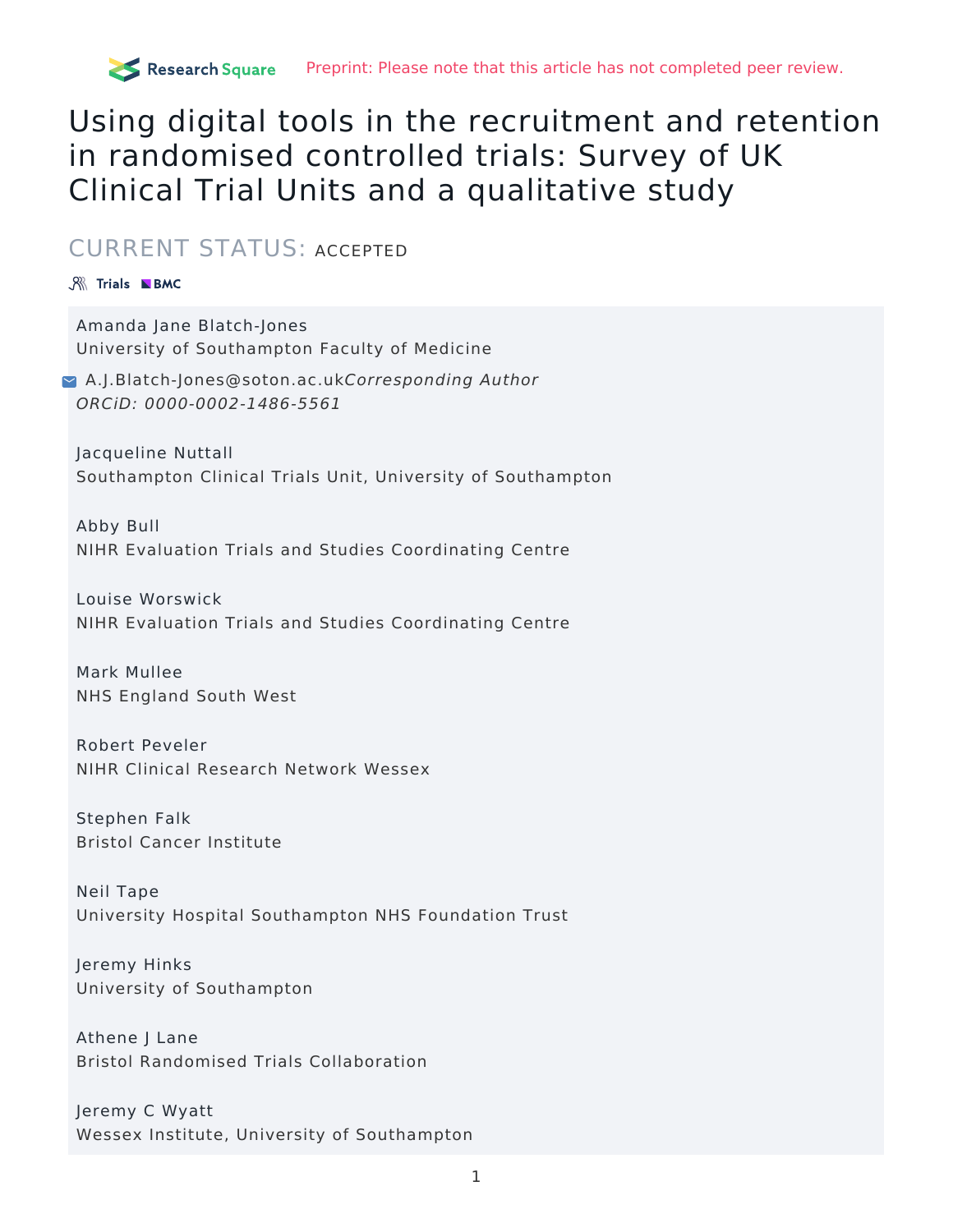## Gareth Griffiths Southampton Clinical Trials Unit, University of Southampton

## DOI:

[10.21203/rs.2.12497/v2](https://dx.doi.org/10.21203/rs.2.12497/v2)

## SUBJECT AREAS

Internal [Medicine](https://www.researchsquare.com/browse?subjectArea=Internal%20Medicine) Integrative & [Complementary](https://www.researchsquare.com/browse?subjectArea=Integrative%20%26%20Complementary%20Medicine) Medicine

## **KEYWORDS**

digital tool, participant recruitment, participant retention, qualitative, survey, clinical trials unit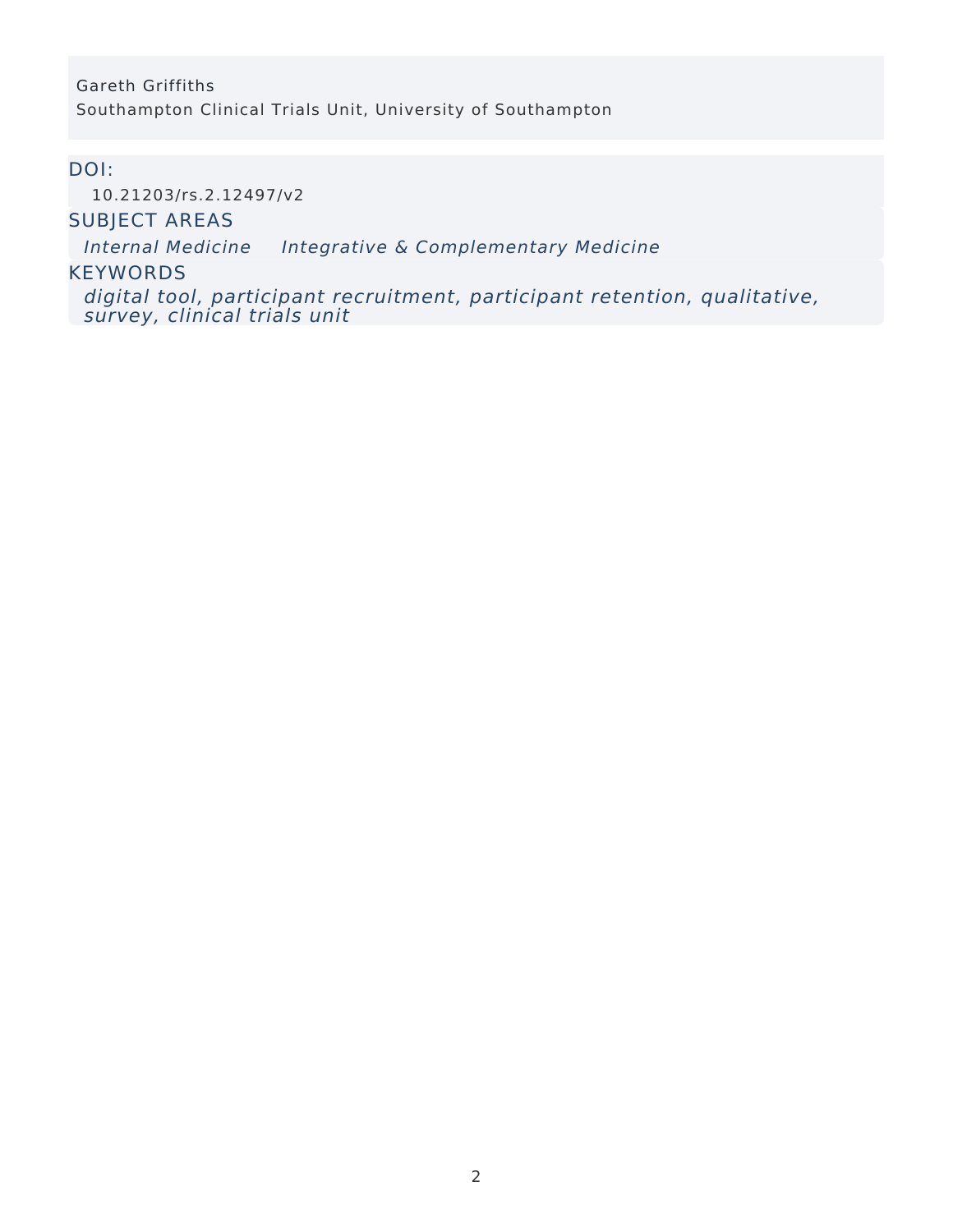## Abstract

Background Recruitment and retention of participants in Randomised Controlled Trials (RCTs) is a key determinant of success, but is challenging. Trialists and UK Clinical Research Collaboration (UKCRC) Clinical Trials Units (CTUs) are increasingly exploring the use of digital tools to identify, recruit and retain participants. The aim of this UK National Institute for Health Research (NIHR) study was to identify what digital tools are currently used by CTUs and understand the performance characteristics required to be judged useful.Methods A scoping of searches (and a survey with NIHR funding staff), a survey with all 52 UKCRC CTUs and 16 qualitative interviews were conducted with five stakeholder groups including trialists within CTUs, funders and research participants. A purposive sampling approach was used to conduct the qualitative interviews during March-June 2018. Qualitative data were analysed using a content analysis and inductive approach.Results Responses from 24 CTUs (46%) identified that database-screening tools were the most widely used digital tool for recruitment, with the majority being considered effective. The reason (and to whom) these tools were considered effective was in identifying potential participants (for both Site staff and CTU staff) and reaching recruitment target (for CTU staff/CI). Fewer retention tools were used, with Short Message Service (SMS) or email reminders to participants being the most reported. The qualitative interviews revealed five themes across all groups: 'security and transparency', 'inclusivity and engagement', 'human interaction', 'obstacles and risks' and 'potential benefits'. There was a high level of stakeholder acceptance of the use of digital tools to support trials, despite the lack of evidence to support them over more traditional techniques. Certain differences and similarities between stakeholder groups demonstrated the complexity and challenges of using digital tools for recruiting and retaining research participants.Conclusions Our studies identified a range of digital tools in use in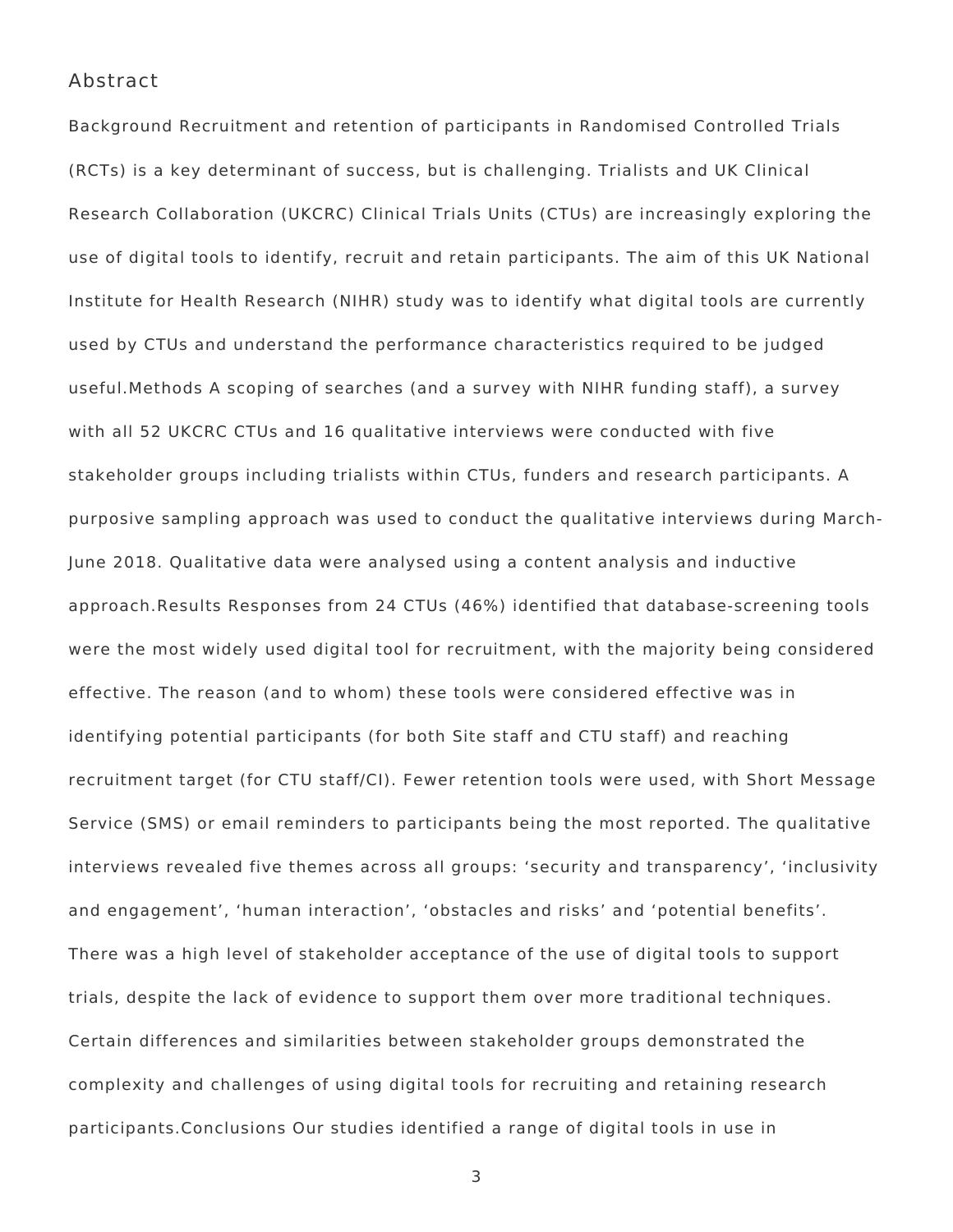recruitment and retention of RCTs, despite the lack of high quality evidence to support their use. Understanding the type of digital tools in use to support recruitment and retention will help to inform funders and the wider research community about their value and relevance for future RCTs. Consideration of further focused digital tool reviews and primary research will help to reduce gaps in the evidence base.

#### Background

Recruitment of participants to, and their retention in, randomised controlled trials (RCTs) is a key determinant of research efficiency, but it can be challenging. $^{\rm 1}$  Reviews of clinical trials funded by the UK Medical Research Council (MRC) and the National Institute for Health Research (NIHR) Health Technology Assessment (HTA) programme<sup>2</sup> have shown that the proportion of trials achieving their original recruitment target ranged from 31% to 56%, and 79% of trials achieving at least 80% of the final target sample size (119/151, trials reporting from 2004 to April 2016).<sup>34</sup> Although the literature seems to suggest that there have been improvements over time, a recent study found that 44% of selected trials failed to reach their target.<sup>356</sup> Despite the vast amount of literature on strategies to improve recruitment and retention in clinical trials, the quality of the evidence is lacking.<sup>5-10</sup> The recently updated Cochrane Review on strategies to improve recruitment to randomised trials found only three studies with a high Grading of Recommendations Assessment, Development and Evaluation (GRADE) rated evidence.<sup>6</sup> Given the lack of high quality evidence and certainty around resource intensive techniques to improve recruitment and retention, trialists and Clinical Trials Units (CTUs) are increasingly exploring the value of digital tools as a more viable option to identify, recruit and retain participants. Existing literature investigating the use of digital technology/tools for recruitment to and retention in clinical trials has mainly focused on: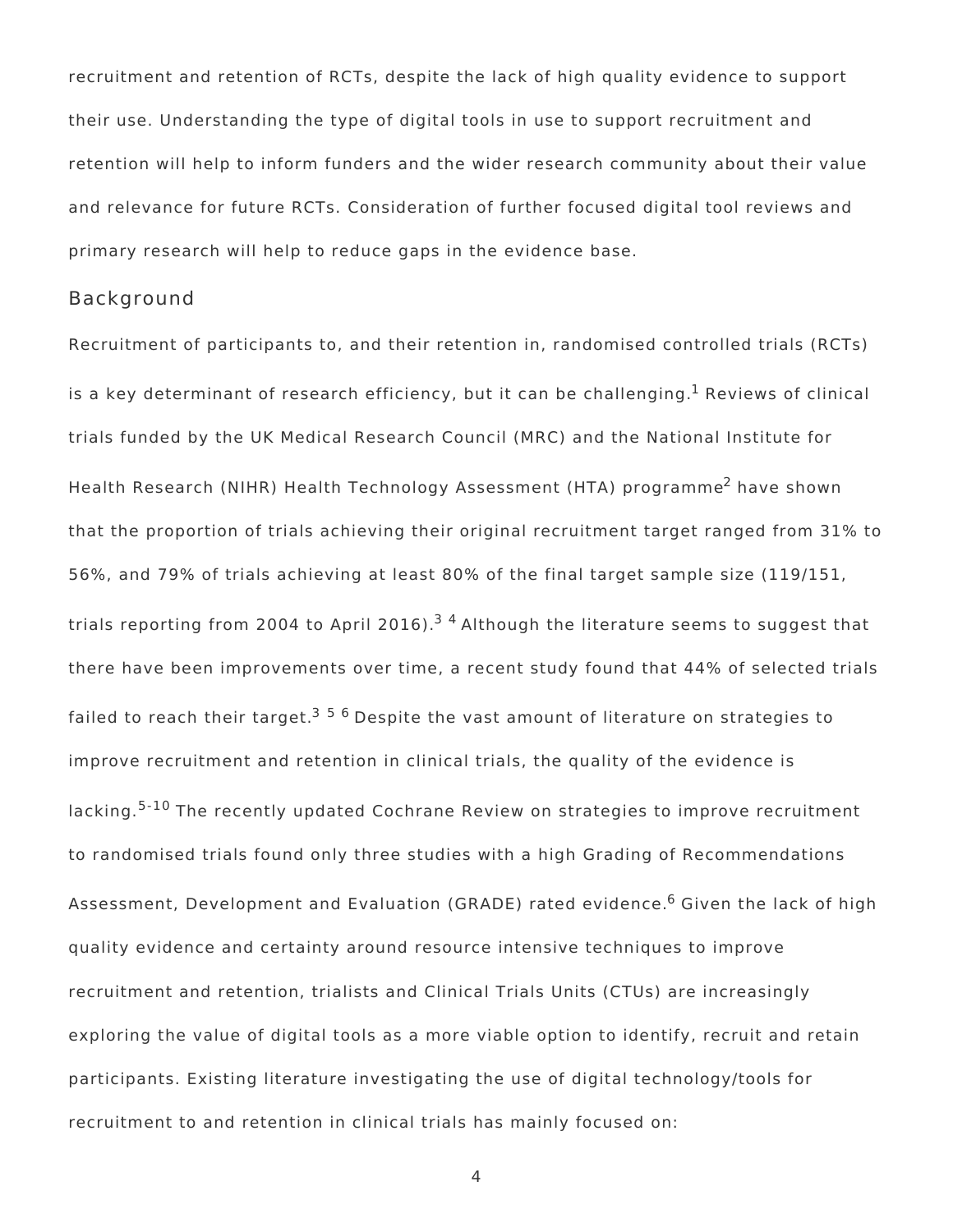Eligibility: searches and interactive medical record tools to support clinicians screening participants<sup>11</sup> Recruitment: trial websites, social media and email campaigns to engage with the broader public<sup>12-15</sup> Retention: Emails, interactive websites, text messages or apps to retain participants enrolled in trials and help them adhere to the trial intervention. 9 10 16-18

In theory, the use of digital tools should reduce research costs and speed up the delivery of results, improve recruitment rates and reduce the recruitment of ineligible participants (around 6% in one study $^{11}$ ). However, selecting an appropriate digital tool for a trial is challenging because few have been evaluated rigorously. More challenging perhaps is the use of different success metrics to understand how and where digital tools add value to the recruitment and retention of participants in trials. For example, reduced screening time, improved coverage of recruitment or percentage of participants recruited. Given the lack of evidence, there is a need to explore which success metrics are useful to determine which digital tools (and what features of the tools) are most relevant to stakeholders and encourage a wider uptake of the use of effective digital tools.

One systematic review, on databases to improve trial recruitment, located only nine studies using reasonably robust methods out of the 101 eligible studies.<sup>19</sup> It concluded that databases could reduce the time taken to screen participants, improve participant coverage and actual recruitment rates by between 14%, though four of the five studies making these measurements used an uncontrolled before-after design and the fifth was confounded. This suggests a need to assemble, map and critically appraise the evidence base for these digital tools to determine their value and benefit for improving recruitment and retention rates. Only then can we confidently advise on the wider use of such digital tools by trialists, or on the need for further primary research.

The aim of this study was to answer the following two questions: i) What are the digital tools that could help identify, recruit or retain participants in trials are used in UK CTUs? ii) What performance characteristics do trialists and CTUs require of digital tools for them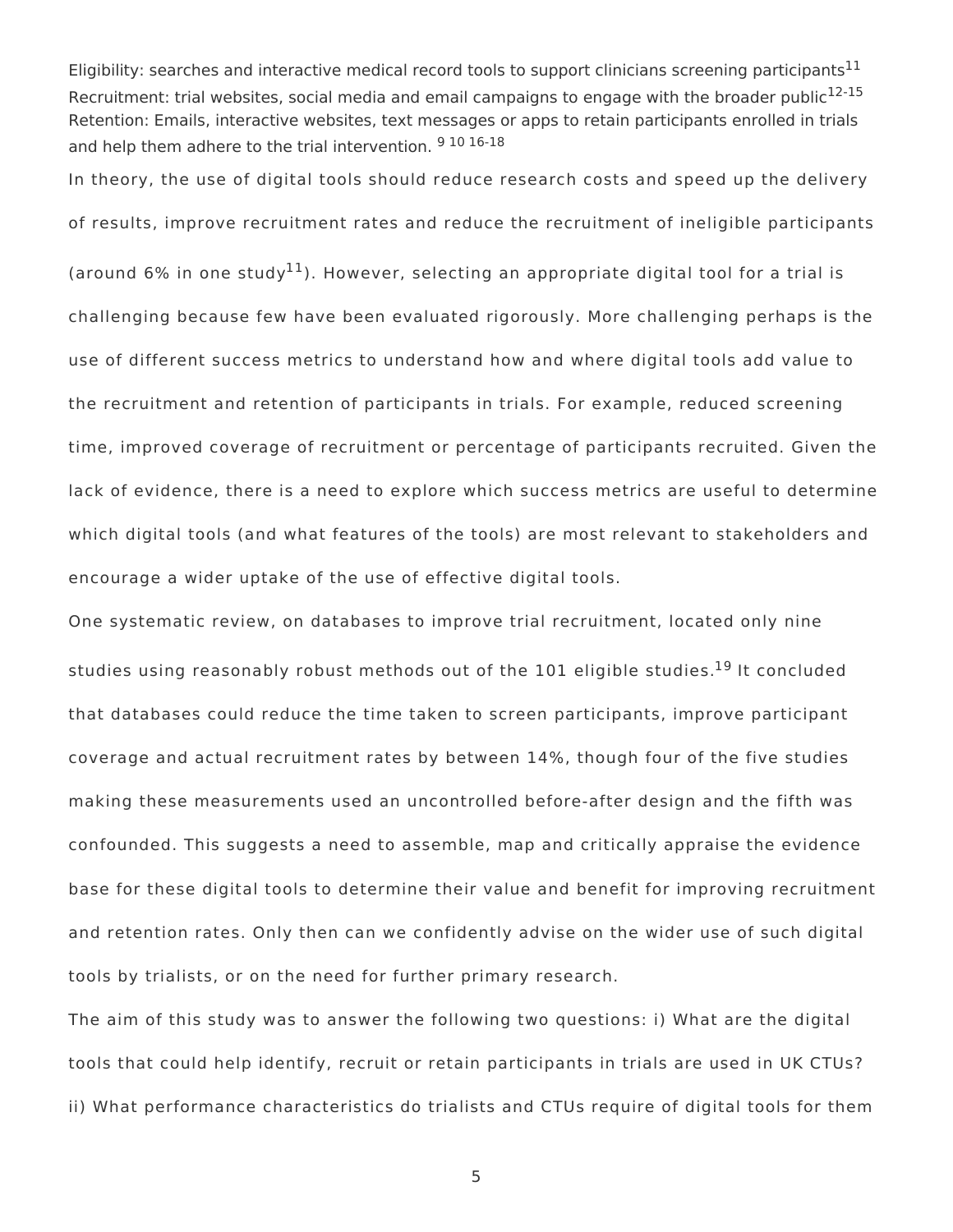to be judged useful?

### Methods

The research reported here was part of a broader NIHR-funded project "User-focused research to identify the benefits of innovative digital recruitment and retention." There were three phases in the main study:

Phase 1: Scoping of searches and a survey of NIHR funder staff to determine what digital tools are currently being used by funded clinical trials.

Phase 2: i) A survey of CTUs on their experiences of digital tools; ii) The development of a logic model to help classify the digital tools into generic categories and identify potential outcome measures for phase 3 and future primary studies; iii) Qualitative interviews with key stakeholders to identify the characteristics of digital tools that they would judge useful and potential disadvantages of these tools.

Phase 3: A systematic mapping exercise to identify and describe studies of the effectiveness and accuracy of digital tools for recruitment and/or retention in RCTs.<sup>20</sup> This paper reports on the Phase 1 and Phase 2 survey of CTUs and qualitative interviews.

The other aspects of this project have been submitted elsewhere. $^{\mathrm{20}}$ 

To ensure quality assurance a Project Management Team and Project Board were created. The role of the Project Management Team included the day-to-day running of the project and the review and sign off of all study documentation and analysis. The role of the Project Board was to oversee the work of the Project Management Team to ensure delivery of the project and adherence to the ethically approved research methods.

#### Phase 1: Scoping of searches and a survey of funder staff

A scoping exercise was conducted to explore the range of digital tools used within trials to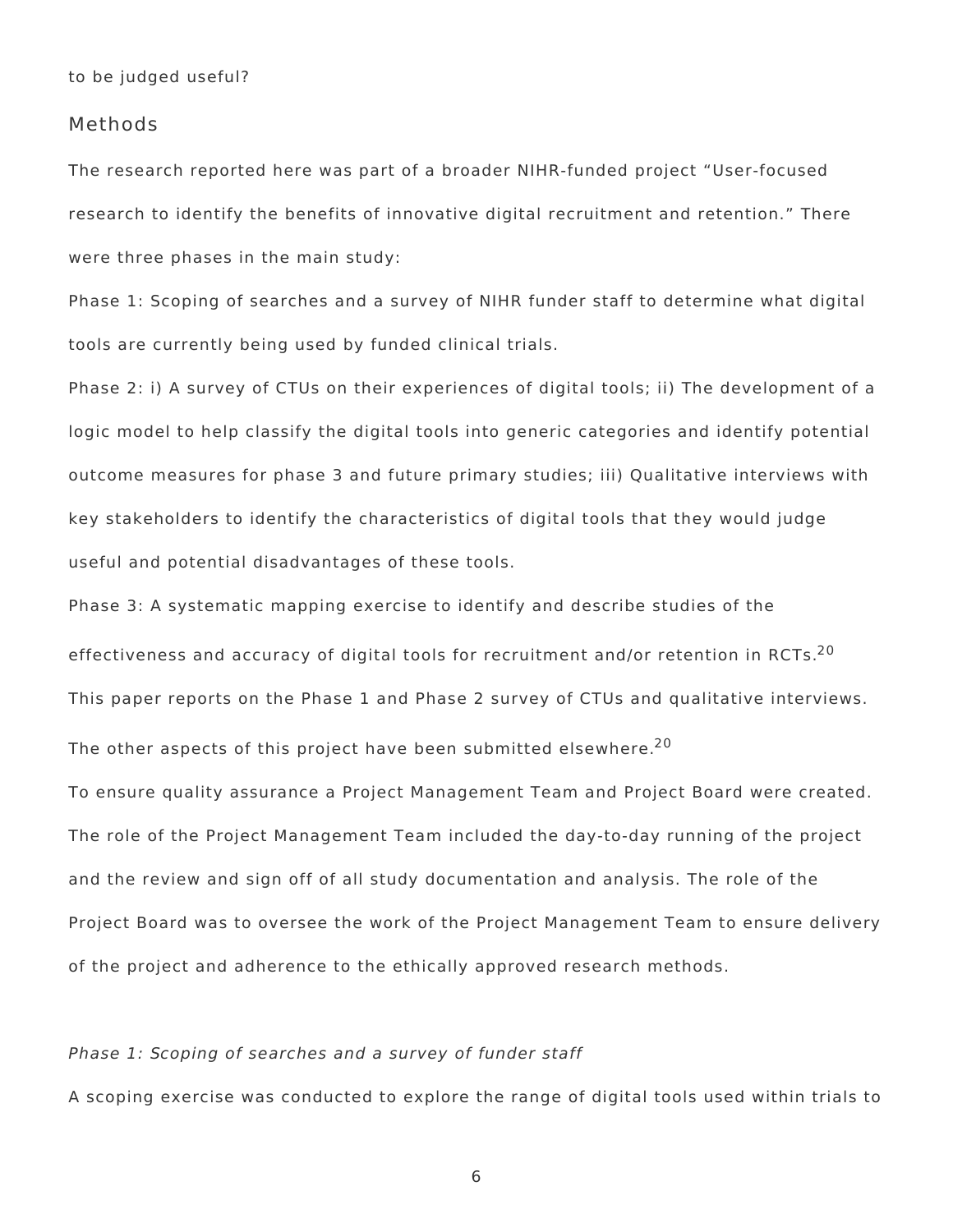increase the efficiency of recruitment and retention in trials. This consisted of a review of published and grey literature (PubMed and Google Scholar) using a variation of key words and phrases:

Digital / Tools to improve study recruitment / retention in trials / clinical trials Digital platforms for trial recruitment Retention in research studies / digital platforms in use

To avoid duplication with the systematic mapping exercise conducted in Phase 3 this was limited to: Recruitment, Retention, Clinical trials and Study design. A snowball approach was used to retrieve relevant literature. The online search was conducted in December 2017 and the results were shared with the project team to inform the content of the CTU survey questions and qualitative interview frameworks. The scoping exercise was not systematic (systematically applied a search criteria or systematic methods for replication). The purpose of the literature review was to inform the CTU survey and the qualitative interviews.

An online survey (using Google forms) was sent to NIHR Evaluation, Trials and Studies Coordinating Centre (NETSCC) research management staff in February 2018 to understand how many funded trials have used or are using digital tools across four of the NIHR research programmes (Efficacy and Mechanism Evaluation (EME), Health Services and Delivery Research (HSDR), Health Technology Assessment (HTA), and Public Health Research (PHR)). Examples of relevant digital tools were provided to help inform the research manager's review of their portfolio of funded research projects (**Additional file 1**). A reminder was sent to NETSCC staff and the deadline was extended by one week with the option to discuss the survey with a member of the research team.

## Phase 2: CTU survey

Preliminary findings from phase 1 were used to inform and develop the CTU survey. This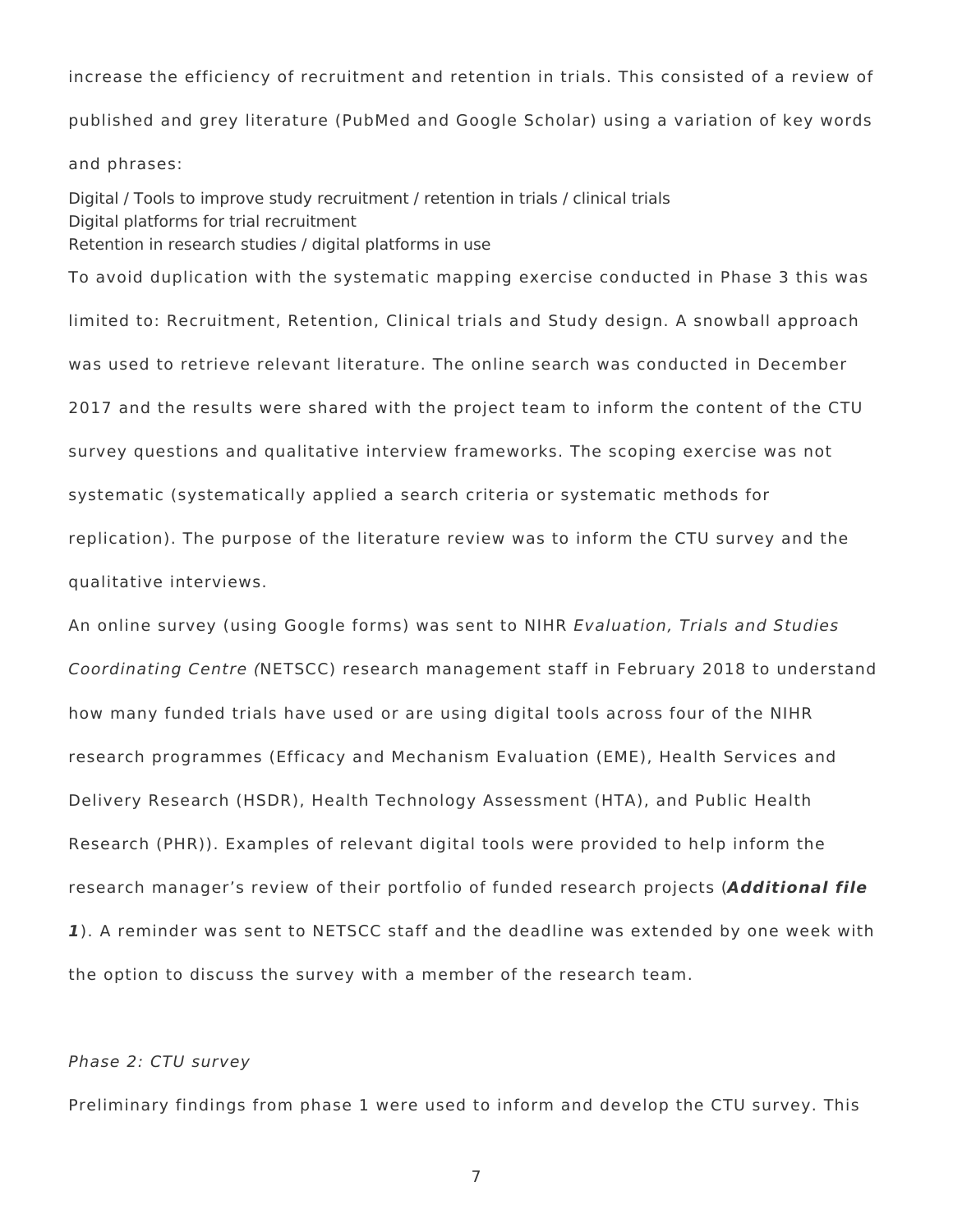survey (Survey Monkey) was sent to the Directors of all UK Clinical Research Collaboration (UKCRC) registered CTUs, via email circulation from the UKCRC administrator, between March–May 2018. The Directors were asked to disseminate this to the most relevant CTU staff member (e.g. Head of Trial Management / Operations). A webinar was conducted during March 2018 to help explain the nature of these digital tools and increase response and completion rate, and a follow up reminder email was sent to all participating CTUs via the same mechanism as the initial invitation. A definition of a digital tool and examples of digital tools were provided and CTUs were asked to list up to five recruitment tools and five retention tools they have experience of, and then to expand on up to two tools that had impressed them within each category and about one of either kind that they have experienced problems with. The questions focused on the performance characteristics related to the digital tools that are currently being used to identify, recruit and retain participant within CTU trials; the salient performance characteristics were; recruitment barrier for which the tool is a solution; it's source (commercial, in-house, academic); the study context (was there a specific disease area, type of study and population); Costs were specifically not asked for due to the perceived difficulty in answering this questions, however, ease of configuration was asked (i.e. did an expert need to build it or could the CTU do it themselves).; and the last questions focused on estimated effectiveness and reason for and to whom. (**Additional file 2**). The survey results were categorised, discussed and verified with the project team.

## Phase 2: Qualitative interviews

The sampling of participants was purposive due to the availability of resources, participant availability and the number of participants required to reach data saturation (the project team agreed on three participants per stakeholder group and if additional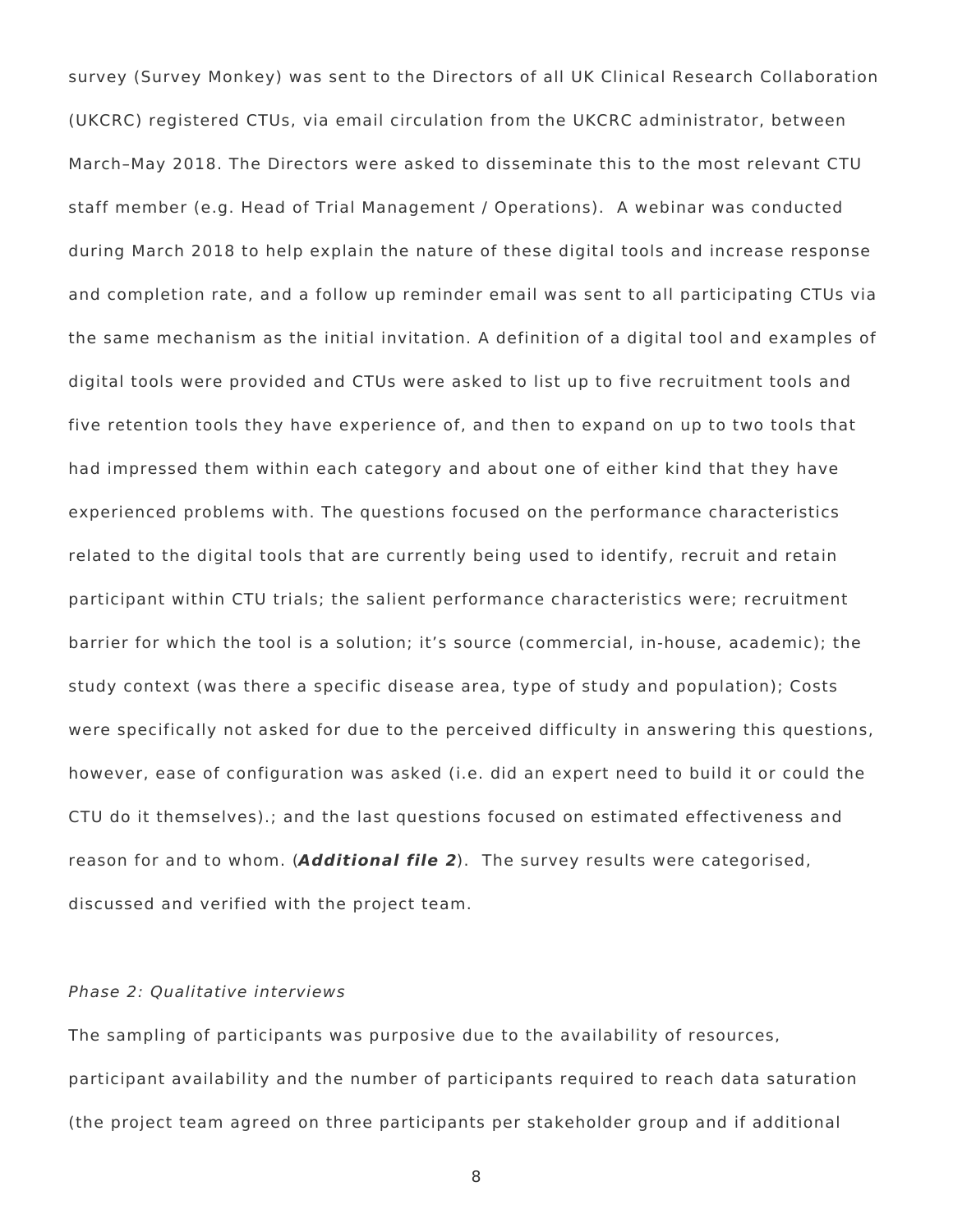participants were required they would be approached and invited on a case-by-case basis). The project team were responsible for the eligibility criteria who work in clinical trials settings, ethics committee representatives, and researchers from the NIHR. The potential sample of participants were chosen on a case-by-case basis (in agreement and consensus with project team members) from a broad range of professional backgrounds with diverse experiences of recruitment and/or retention in clinical trials. This sampling approach identified research professionals with appropriate trial recruitment experience based on those known to the project team members and recommendations from the Principal Investigator. A list of contact details for each stakeholder group for eligible participants was developed which included staff in medical research funding organisations and charities; individuals working on trials in primary and secondary care; and research participant representatives (**Table 1**). For the trialists group, those who participated in the CTU survey were asked if they would be willing to participate in an interview. A potential sample of participants were selected prior to sending out an invitation by email to participate. If any potential participants declined the invitation, further participants were chosen from the groups that were identified at the start of the sampling process.

The participant representatives were chosen through existing local patient groups associated with the local CTU (Southampton). The initial plan was to engage with participant representatives through focus groups but we were unable to recruit the appropriate number of participants to take part in the time period allowed to conduct these (none of the participants agreed to participate in the focus group). As a result, we offered telephone interviews as an alternative and we were able to recruit the proposed number of participant representatives  $(n=4)$  (as outlined in the ethics application if focus groups were not feasible, interviews will be offered to the participant representatives).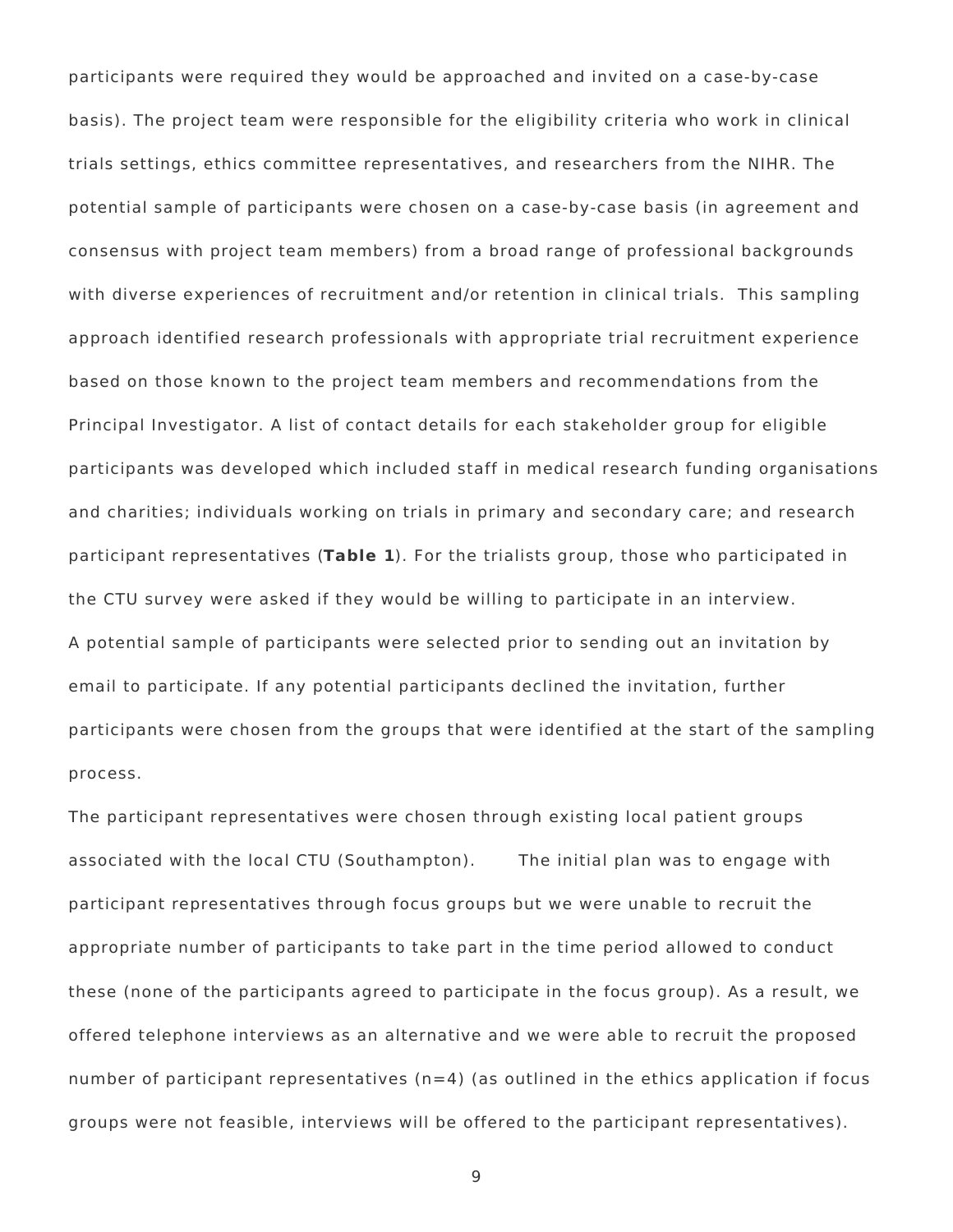The sample method applied to the stakeholder groups were therefore used for the participant representative group.

The decision to approach the agreed sampling groups was based upon consensus from discussions with the project team to provide sufficient data to answer the research question and provide wide coverage of the use of digital tools. All potential participant groups, including the research participant representatives responded to an 'invitation to volunteer' from the study researcher through the CTU (email from the current project Principal Investigator). A participant information sheet was sent with the invitation, asking the recipients of these invitations to approach the researcher directly via email or phone to indicate their interest in participating in an interview. They were invited via email to participate in an interview at a mutually convenient time and date. Email reminders were sent after initial contact of the original invitation.

Participants engaged in a 45 minute, semi-structured telephone interview (**Additional file 3**). The professional group were not specifically asked about the acceptance of digital tools, and the participant representative stakeholder group were not specifically asked about the intended outcomes, participant perspective or their awareness of the evidence. The interview framework was developed from the CTU survey findings, and interviews were undertaken in May-June 2018. The participant's identity remained anonymous in all reports and identifying data were password protected and only accessible by the research team (outlined in the General Data Protection Regulation (GDPR) May 2018).

An inductive approach was used to establish clear links between the interview framework for data collection and the summary of findings from the raw data (i.e. the interviews). Two researchers conducted dual coding for quality assurance measures. Data saturation was reached when no new constructs, categories or themes emerged from the interview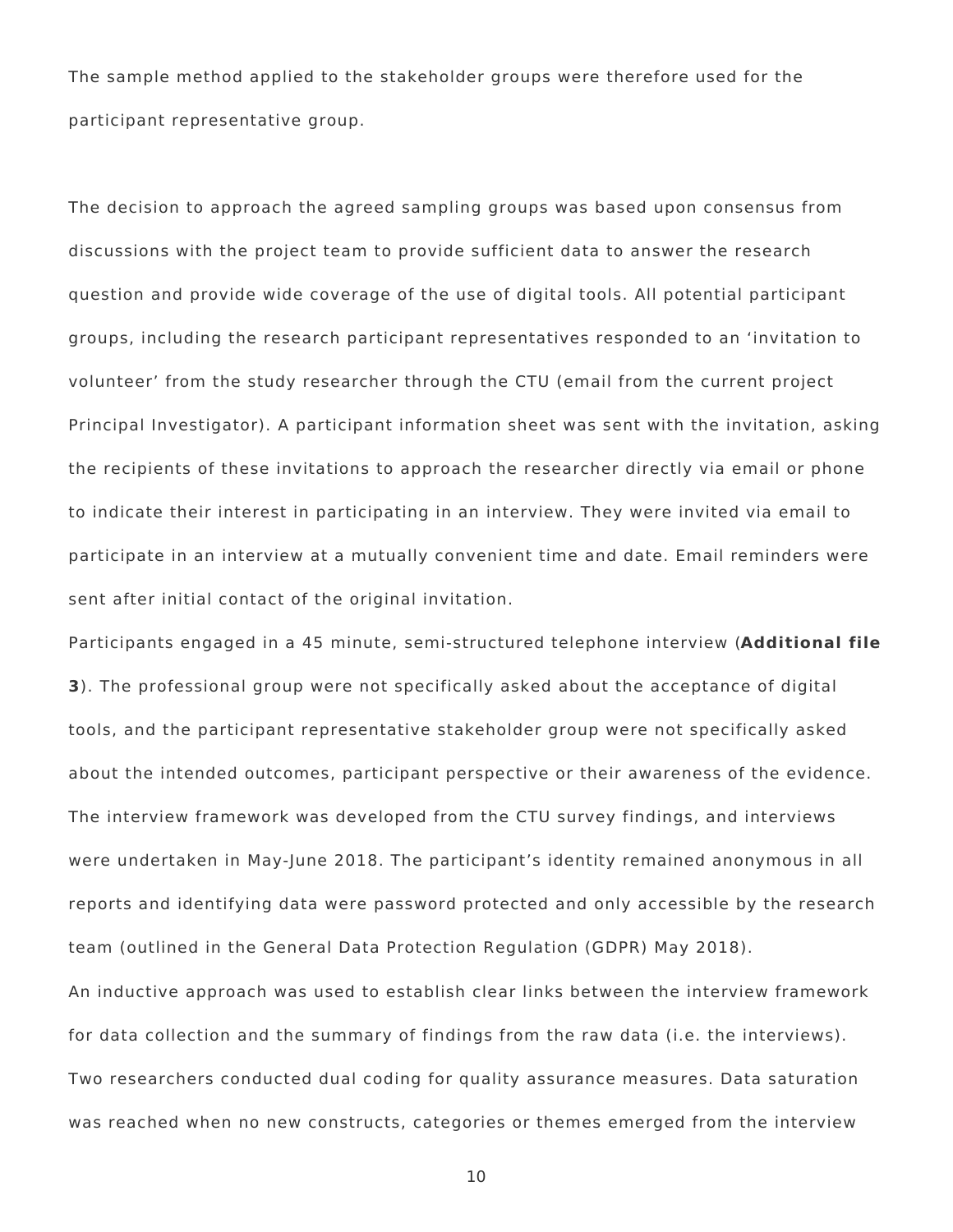data. A content analysis was conducted to provide a summary of the interview data. Both processes were conducted using Microsoft Excel 2016 (Microsoft Corporation). The theoretical framework for the interviews and schedules are available (**Additional files 3 and 4 respectively**). Ethics approval was granted by the Faculty of Medicine Ethics Committee, University of Southampton (Submission Number 32140) and the qualitative study was conducted to provide the '**O**utcomes' and '**M**ethodology' of the PICO-M (Population, Intervention, Comparator and Outcomes-Methodology) that shaped the systematic mapping exercise and the study eligibility criteria.

### Results

#### Phase 1: Scoping of searches and a survey of funder staff

The scoping exercise revealed 46 examples of digital tools, approaches or services: 23 online tools and applications, 16 clinical trial companies offering recruitment and retention services, and seven online forums or companies facilitating patient involvement. The preliminary survey was sent to all 28 NETSCC Research Managers in February 2018. Thirteen staff completed the survey (46%) yielding 26 examples of NIHR-funded trials using digital tools (either for recruitment or retention – **Table 2**) across four NIHR funding programmes (**Table 3**). Only a limited number of trials provided a detailed account of the digital tools used to help enhance the recruitment and/or retention of participants.

#### Phase 2: CTU survey

Twenty-four (46%) of 52 UKCRC CTUs responded to the survey; six (25%) stated no prior tool use and 18 (75%) reported five main areas of digital tool experience in recruitment (**Table 4**) and retention **(Table 5**). In the 24 responses, 41 recruitment and 29 retention tools were mentioned, and CTUs provided detailed answers for 22 recruitment tools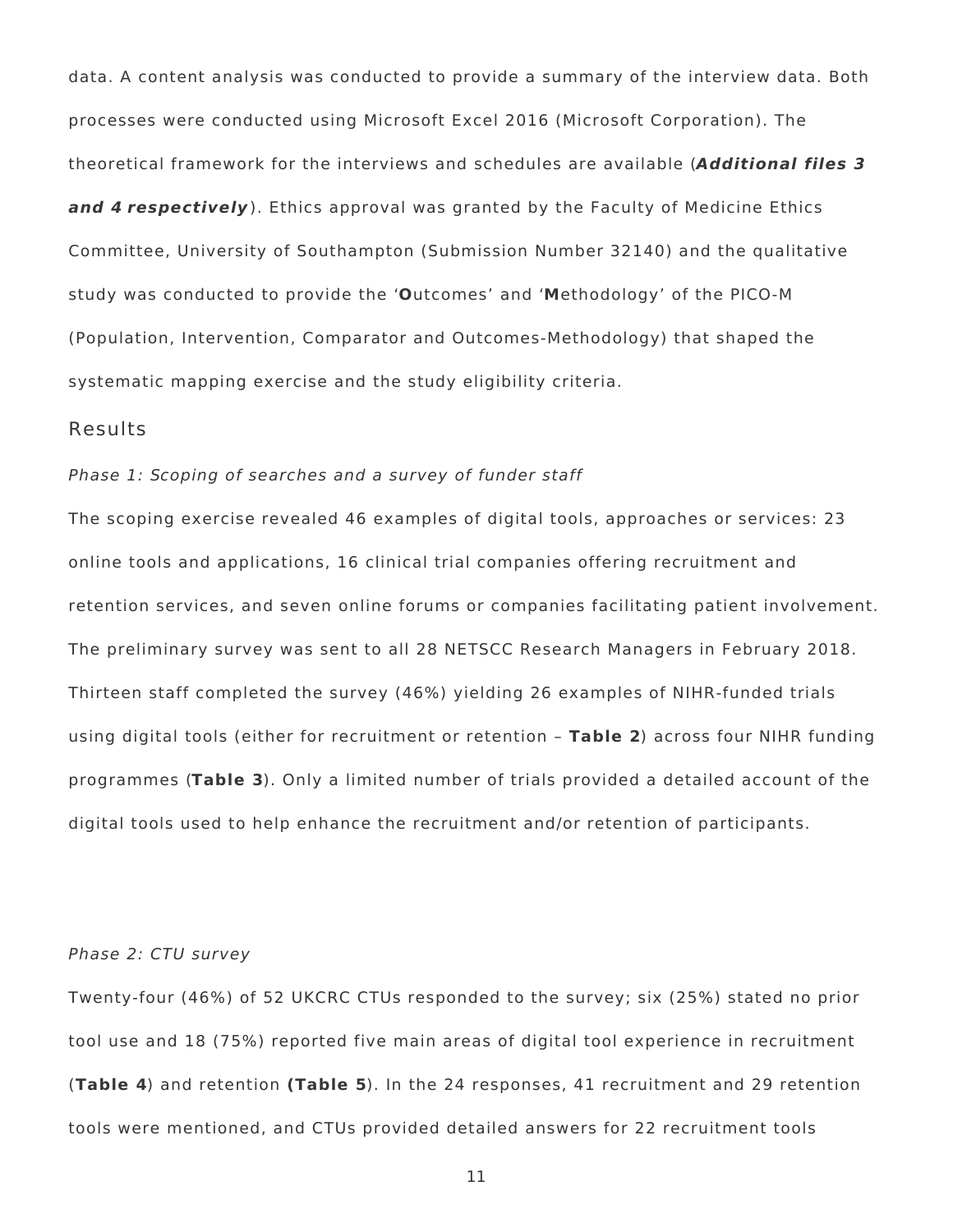(**Table 6**) and 15 retention tools (**Table 7**). The most frequently mentioned tools were related to database screening tools (e.g. Clinical Practice Research Datalink (CPRD) and in-house built screening tools (e.g. Medical Information Systems (EMIS)) (19/41, 46%). Of these 19 database screening tools, 10 responders (45%) provided additional information, of which seven (70%) respondents felt these database screening tools were the most effective. The reason (and to whom) these tools were considered effective was in identifying potential participants (for both Site staff and CTU staff) and reaching recruitment target (for CTU staff/CI). The reasons for using these tools and most frequently mentioned barriers were to identify patients quicker and thus save time, poor record keeping, reminders to recruit etc. (6/10, 60%). Other performance characteristics of these tools were; they were either commercial (4/10, 40%) or built in-house (5/10, 50%) and were mainly used across all disease areas (6/10, 60%), they were not specific to the needs of any care group (e.g. children, frail, adults with learning disabilities etc.) (9/10, 90%), and for all study types (7/10, 70%). To configure these tools an expert was required in most cases (7/10, 70%). Although social media was only mentioned by six responders (6/22, 27%), and was the most frequently mentioned tool for "increasing trial reach to participants" (5/6, 83%), the estimated effectiveness varied considerably, with only 17% stating "very effective" (1/6).

Fewer retention tools were mentioned by the responders, with almost half reporting the use of SMS/email reminders, (17/29, 59%) and most CTUs choosing to expand on the use of SMS/email reminders than any other tool (10/15, 67%). The majority of the SMS/email reminder programmes were developed in-house and bespoke (7/10, 70%), used for more than one study (9/10, 90%) and required an expert to develop the tool (7/10, 70%). However, the certainty surrounding effectiveness varied and only one CTU stated their tool to be very effective (10%).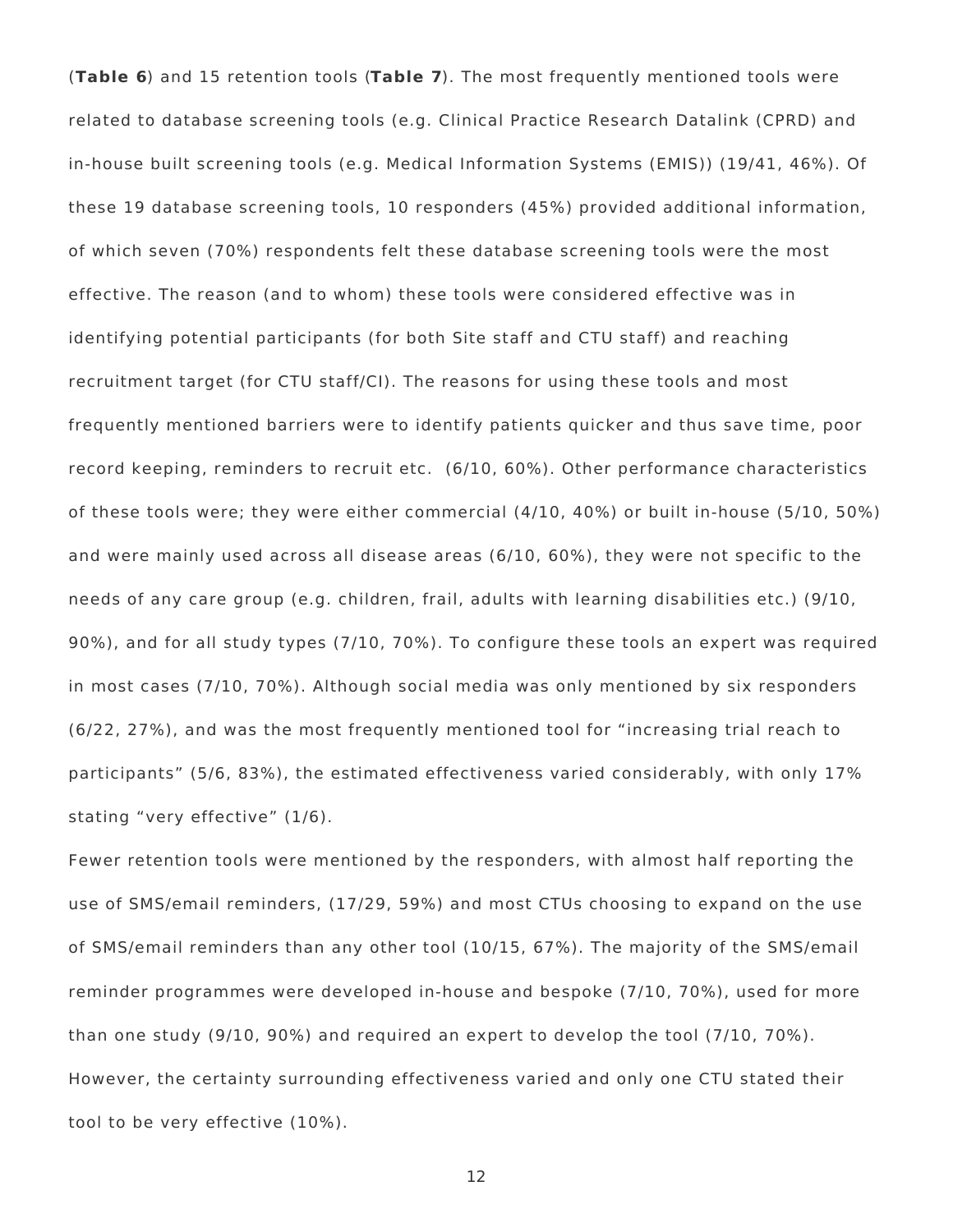No CTU mentioned a tool that had caused problems for recruitment or retention.

**Box 1** provides a list of potential digital tools to support recruitment and retention tasks

that was developed from the survey results.

|  |  |  |  | Box 1: List of potential digital tools to support recruitment and retention tasks |  |  |
|--|--|--|--|-----------------------------------------------------------------------------------|--|--|
|  |  |  |  |                                                                                   |  |  |

| Task                                                           | Target                                | Possible tools                                                                                                                                                     |
|----------------------------------------------------------------|---------------------------------------|--------------------------------------------------------------------------------------------------------------------------------------------------------------------|
| Publicise a trial                                              | Recruiters (site and CTU trial staff) | Social media, email campaign                                                                                                                                       |
| Identify possible patients for a trial<br>offline              | Recruiters (site staff only)          | Database screening (e.g. CPRD)<br>Trial eligibility checklist on trial                                                                                             |
| Identify patients for trial during<br>consultation             | Recruiters (site staff only)          | Automated flag based on Electri<br>Patient Records (EPR)                                                                                                           |
| Ensure patient really was eligible for<br>trial when recruited | Recruiter (site staff only)           | EPR database check on entry                                                                                                                                        |
| Incentivise recruiters                                         | Recruiters (site and CTU trial staff) | Automated league table, lottery<br>recruiters<br>Simplified trial recruitment work<br>Online patient information/vided                                             |
| Raise public awareness about trials in<br>general              | Public / patients                     | Social media, email campaigns                                                                                                                                      |
| Help patients find a specific trial                            | Public / patients                     | clinicaltrials.gov, trial website; C<br>ads or pop up on disease websit                                                                                            |
| Improve public understanding of a<br>specific trial            | Patients                              | Trial website<br>eConsent video, animated patie<br>information leaflet<br>Web chat with trial nurse<br>App (software) providing tailore<br>information for patient |

## Phase 2: Qualitative interviews

Sixteen interviews were conducted across five stakeholder groups during a two-month period (May-June 2018). The content analysis based on the interview framework topics (see **Table 8**) revealed that the two most commonly discussed areas across all stakeholders were the barriers, challenges, and benefits of using digital tools. There were some necessary differences between the interview frameworks for the professional and participant representative stakeholders, and these are identified in **Table 8** under Not Applicable.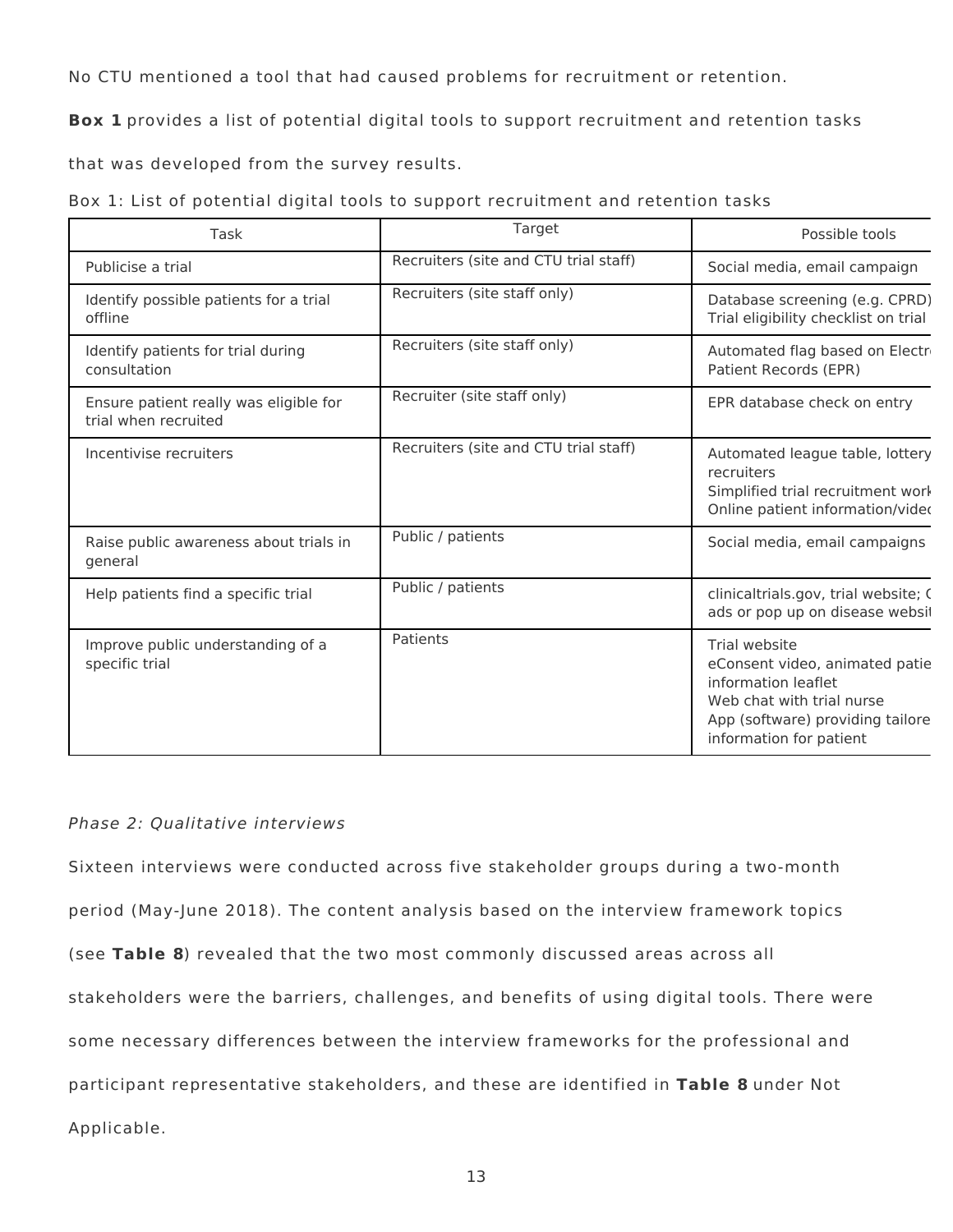In order to help shape the analysis and results, we captured key headlines for each stakeholder group by the topic areas covered in the interviews to demonstrate the variability and/or similarities between stakeholders. The initial analysis revealed nine themes but these were then merged to five themes: security and transparency, inclusivity and engagement, Human interaction, obstacles and risks, and potential benefits of digital

tools (shown in **Box 2).**

Box 2: Summary of themes identified Theme 1: Security and transparency Security and legitimacy of information and data [sharing] Efficiency and transparency of information and data

Theme 2: Inclusivity and engagement Equity and inclusion of populations Recognition of the ability / inability to use digital tools

Theme 3: Human interaction Trade-off between human face to face and digital tools Lose sight of human interface and the importance of face to face connection

Theme 4: Obstacles and risks Obstacles preventing the use of digital tools (e.g. evidence, barriers, solutions) Risk of technology overload

Theme 5: Potential benefits Unknown potential for the use of digital tools (e.g. evidence) Reducing the burden on participants (e.g. convenience, time)

## **Theme 1: Security and transparency**

Although there was unified acceptance of the use of digital tools, all participants felt that

they should not lose sight of the issues and barriers around security, legitimacy and

transparency of data. Concerns around the risk of data breach, suitable digital platforms

and anonymization of data were key considerations and concerns to all participants.

"there was a fear…there still is a fear…where is it going to, who is holding this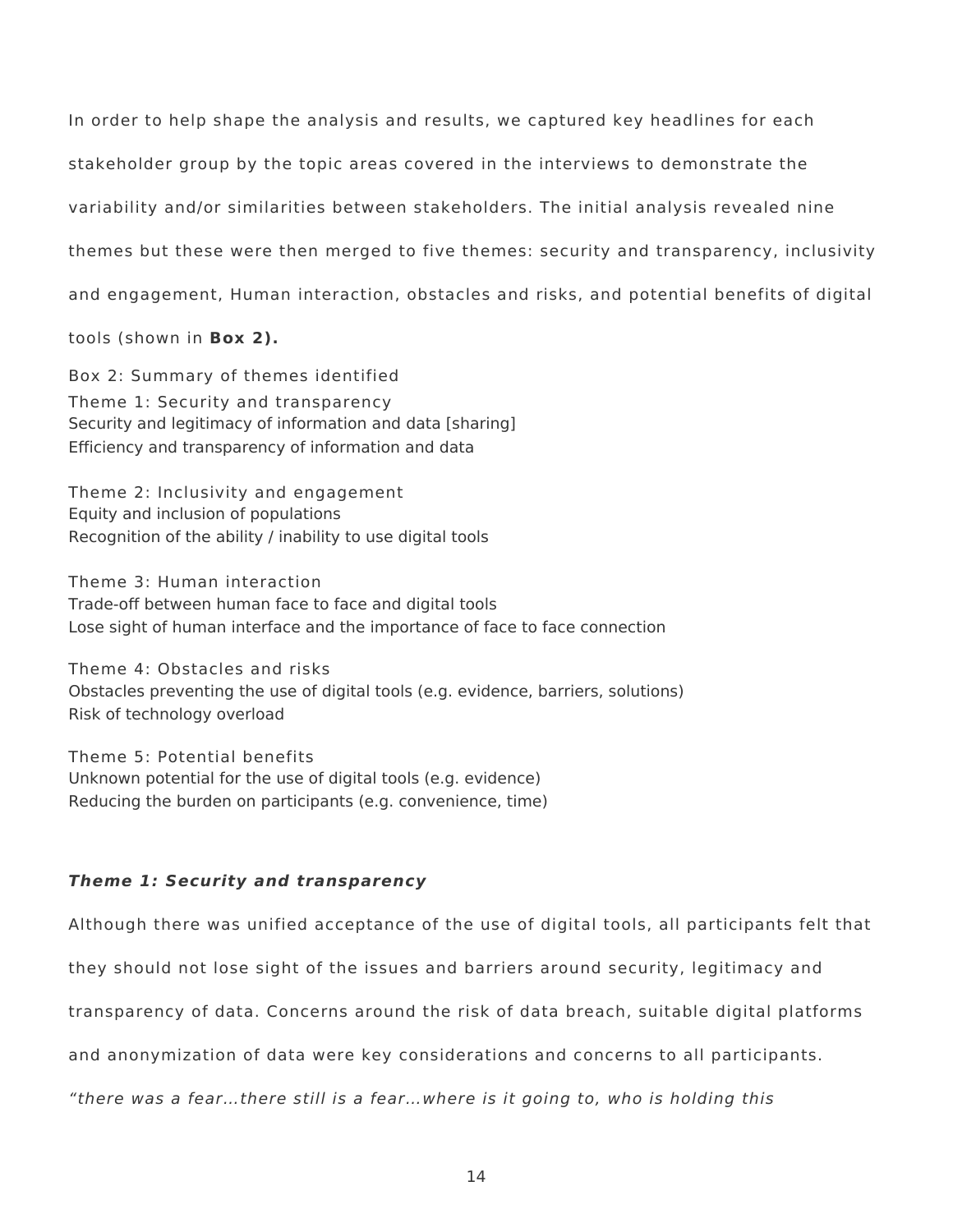information?...If you're throwing out an invitation you have to know where you are throwing it." (ID5-Ethics Committee member)

For participant representatives there was greater concern about how and where data are stored, and how to legitimise the point of initial contact.

"…I would Google the email address, which I do quite frequently now, with all the GDPR stuff…I would look to see if it was a bona fide email, and go in via the internet rather than something that has perhaps been linked essentially…I think as long as you know that it is a…it has got governance, I suppose when you are looking at clinicaltrials.gov, you know it is part of the government framework." (ID4-Participant representative)

#### **Theme 2: Inclusivity and engagement**

Adopting the use of digital tools across different types of populations was considered essential for all participant groups. This not only focused on the perspective of the individual but also the availability and acceptance of using a digital device, including using a digital interface (e.g., downloading an application to a mobile device). The key findings from stakeholder professionals mainly focused on people's ability to use digital tools and the appropriateness for some participant groups.

"Some patients, they're quite happy having everything emailed, others want telephone calls…its different for everyone so I think you just have to be flexible." (ID10-Practitioner in Primary Care)

"Potential to exclude people based on their ability to use these tools…you might exclude people who don't have a smart phone…" (ID3-Practitioners in Primary Care) "Approaching people by a different route is potentially a way of providing information to people that they wouldn't otherwise be given through the typical kind of health professionals route. It opens up an avenue for actually getting greater dissemination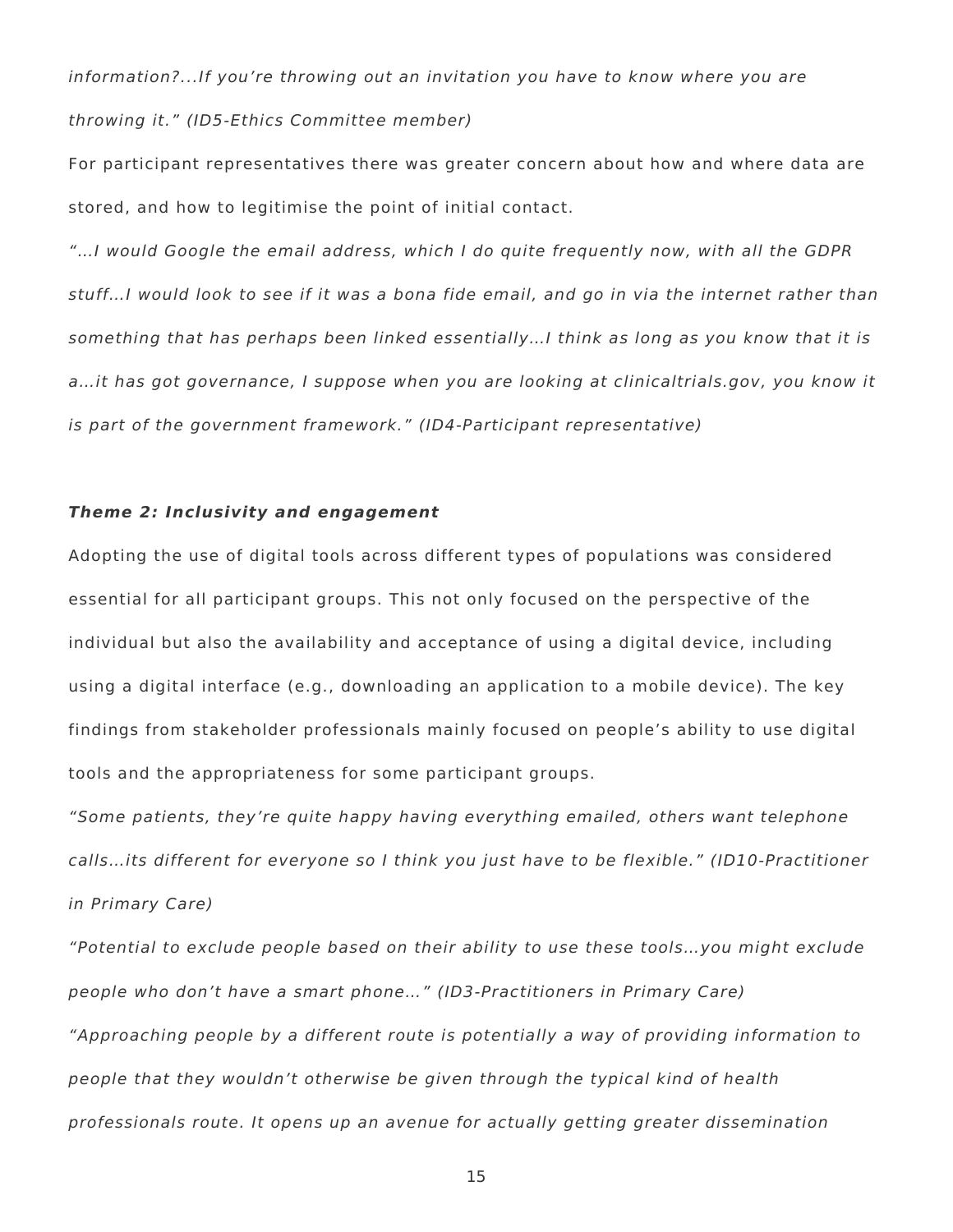#### about research opportunities." (ID1-Trialist)

The participant representatives were generally accepting of digital tools, although they felt that careful consideration is needed when applying these tools across different participant groups. The consensus was more focused on use of data, and accessibility to participate in clinical trials.

"I just think if it's going to help someone else, then they're welcome to it... No, that doesn't bother me...I would be more worried about things like my bank account than, you know, someone might know what things that I've had or what I'm doing." (ID2- Participant representative)

### **Theme 3: Human interaction**

The trade-off between the use of digital tools and having human interaction was an important consequence for consideration when using these methods to recruit and retain participants in trials.

"digital recruitment can kind of be seen as a somewhat arm's length approach, as opposed to a face-to-face discussion. And I'm not saying that you have one without the other, but I have seen some research that suggests people recruited digitally if you like, whilst the recruitment was better the retention was poorer than recruitment via a face-toface meeting." (ID1-Trialist)

However, it was felt by the majority of the participants that as long as the appropriate ethical and legal frameworks are adhered to, there is less risk involved and provides reassurance to those taking part in a trial.

"I suppose the potential participants might be a bit frightened of the new…once you stop to think about it, they don't worry, but I think the initial thing is…this bit of a fear of the new…the cyber divide is breaking down and even older people will be able to embrace it."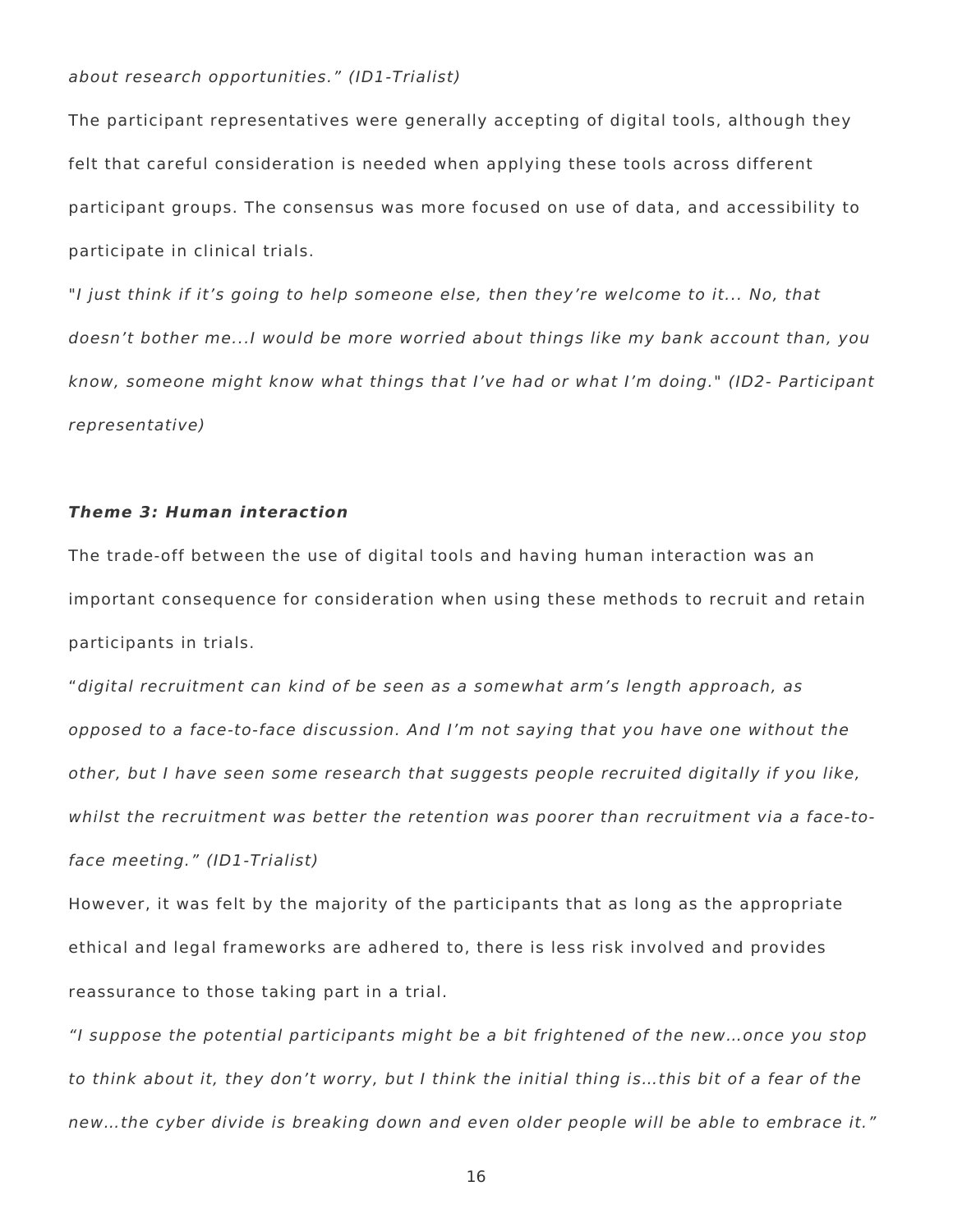#### (ID4-Ethics Committee member)

#### **Theme 4: Obstacles and risks**

For some stakeholder groups, it was felt that a range of approaches and methods should be offered to potential participants, rather than relying on the use of digital tools alone. Therefore, providing flexibility and choice about the use of multi-methods in order to recruit. However, it was also noted how there needs to be some recognition of the speed at which digital technology is evolving and the risks associated to this for both participants and trialists.

I don't think you could have total digital, and maybe a freedom to say to the person if you need contact...and maybe they just phone up, because that is one to one as well isn't it? And so having that alongside?" (ID01- participant representative)

"…the rapidity with which things become obsolete, in terms of digital platforms, is frighteningly rapid. I think that does complicate this space; it makes it more difficult to identify what's best practice and then replicate it at an industrial scale." (ID11-Funder) There was a clear distinction between stakeholders about the value, benefit and influence of existing evidence (or rather lack of this). Charities were more likely to take an evidence-user driven approach, rather than rely on existing academic evidence. "…we tend to come at it from a 'How does the market behave when you ask it to do something?' rather than 'We need evidence to do it' because this isn't trying to introduce a health intervention…recruitment methods for lots of companies like banks and other commercial organisations, there's a lot to learn from those, so we tend to come at it from that angle…we work out what it is they want to do that doesn't rely on research evidence…they get back from contributing to and that's consumer behaviour." (ID12- Funder)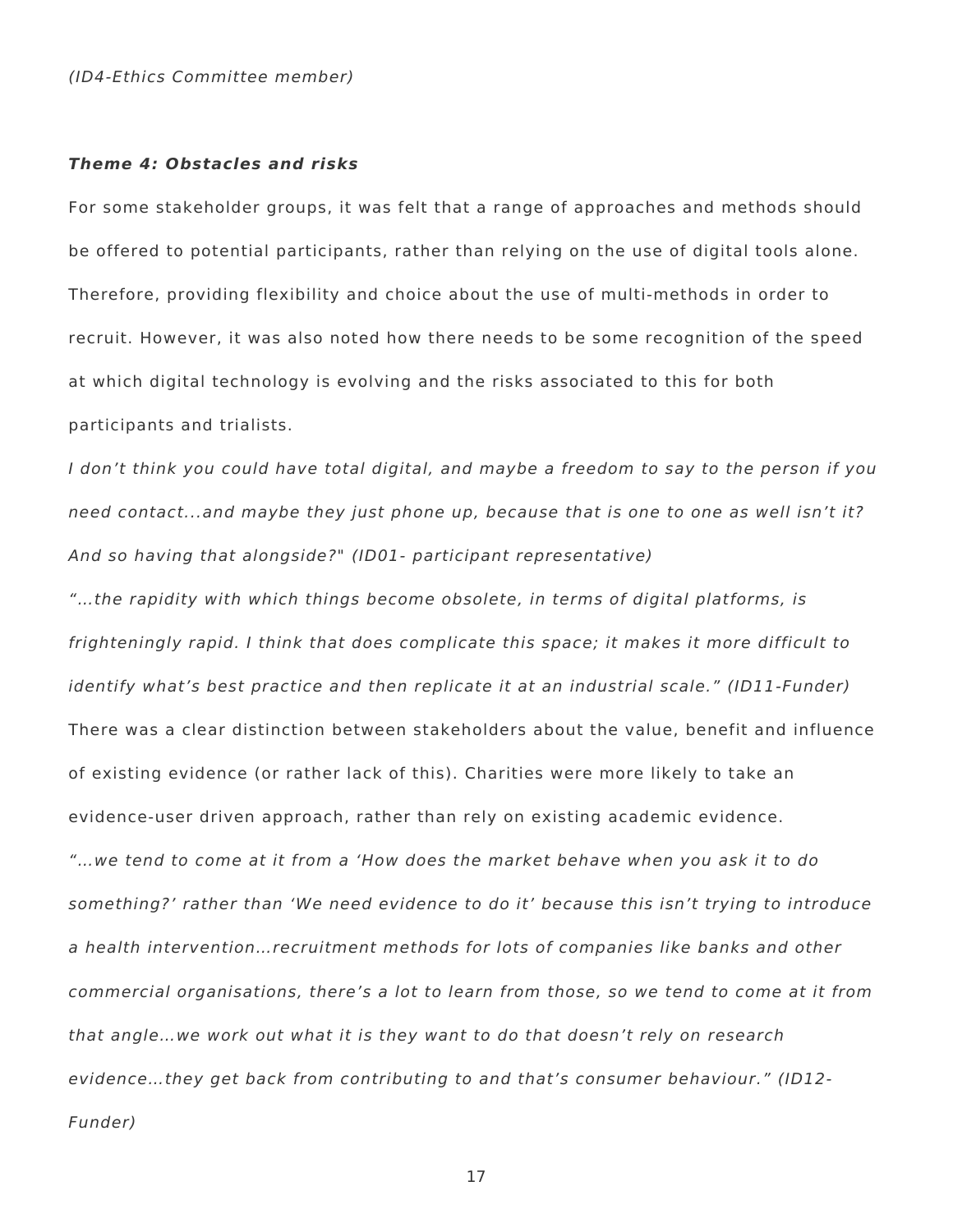A number of issues raised by the stakeholder groups focused on staffing issues and the level of expertise required with information technology, the potential cost of developing and setting up of digital tools, the barriers of understanding for funders and ethics committees, the speed at which technologies are advancing and the rapid uptake of usability (e.g. the risk of being obsolete) and how the risk of technical issues can hinder recruitment progression.

"we want to wait for the evidence to grow, because it's quite early days I guess for whether multi-media does enhance information and understanding of potential participants." (ID7-Ethics member)

"sometimes you drop functionality in your digital tool in order to satisfy everybody….they definitely don't understand the different levels of security…You'll get lots of things where they don't really understand what's more secure, what's less secure." (ID2-Trialist)

### **Theme 5: Potential benefits**

The overall acceptance of digital technology was clear across all stakeholder groups, despite the lack of or use of evidence to support their use for recruitment and retention of participants. The use of digital tools were seen as having the potential to widen the reach of participant engagement and provide the flexibility for participants to complete data entry.

"I can't see any reason why you wouldn't want to store the data digitally. The data is going to end up in an electronic format anyway." (ID3- Participant representative) "People are not bothered about it. I think they've got over the botheredliness of it all…it's accepted that digital tools are extremely useful and in some instance the only way you're going to get your likely participants…I think we're getting better at it." (ID5-Ethics Committee member)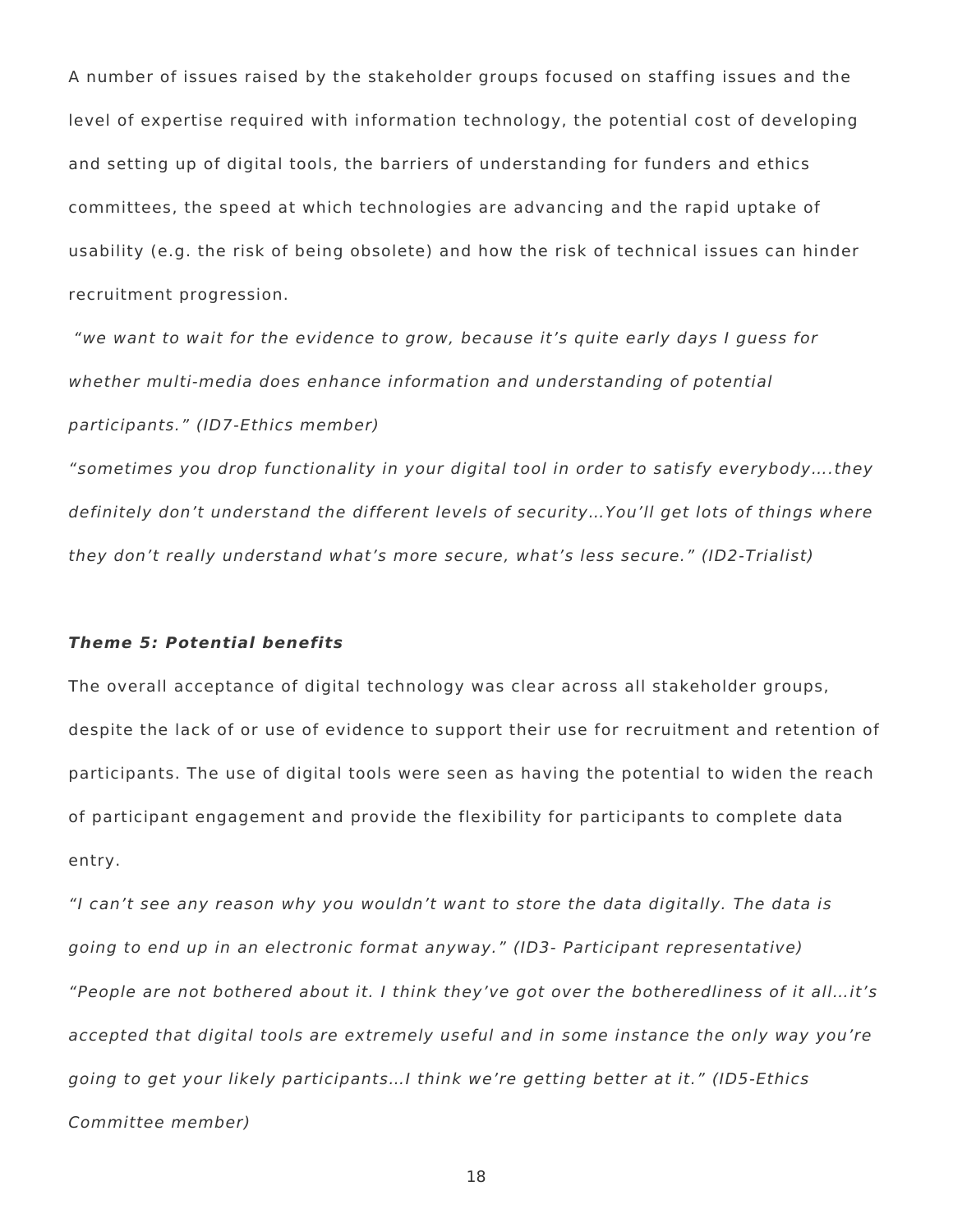"You've got to demonstrate that you've got the expertise to handle the electronic aspect of your research…and have people been offered a choice…the principles of fair consent are the same whether its electronic or face-to-face…" (ID4-Ethics Committee member)

## Discussion

The findings from both CTU survey and qualitative interviews demonstrate the potential role for digital tools in the recruitment and retention of participants in clinical trials. However, the potential benefits from using digital tools are still relatively unknown, despite the frequency of their use. This has important implications not only for research participants and trialists but also for funding organisations and medical research charities. The cost of setting up and maintaining some digital tools is expensive and this can have repercussions for not only trialists but also funders of research. Given the dearth of high quality evidence to validate or support the use of digital tools it is imperative that the evidence generated plays particular attention to the nuances particularly identified through the qualitative interviews that 'not one size fits all'. There is also the need to appreciate that although the internet can be a potentially valuable tool, there are unchartered ethical considerations for trialists such as the security of personal data, given the new GDPR.<sup>21</sup> Technology is also moving fast, which can make it difficult to identify what is best for a particular group of participants.

As the literature suggests, high quality evidence is needed to determine the value of digital tools and their potential. Despite this, some trials are already using these technologies to improve trial recruitment and retention with minimal understanding of their effectiveness or appropriateness (lack of evidence to support their use).<sup>69</sup> By further investigating the use of digital tools for trial recruitment and retention we will be much better placed to understand their value and benefit for future clinical health research.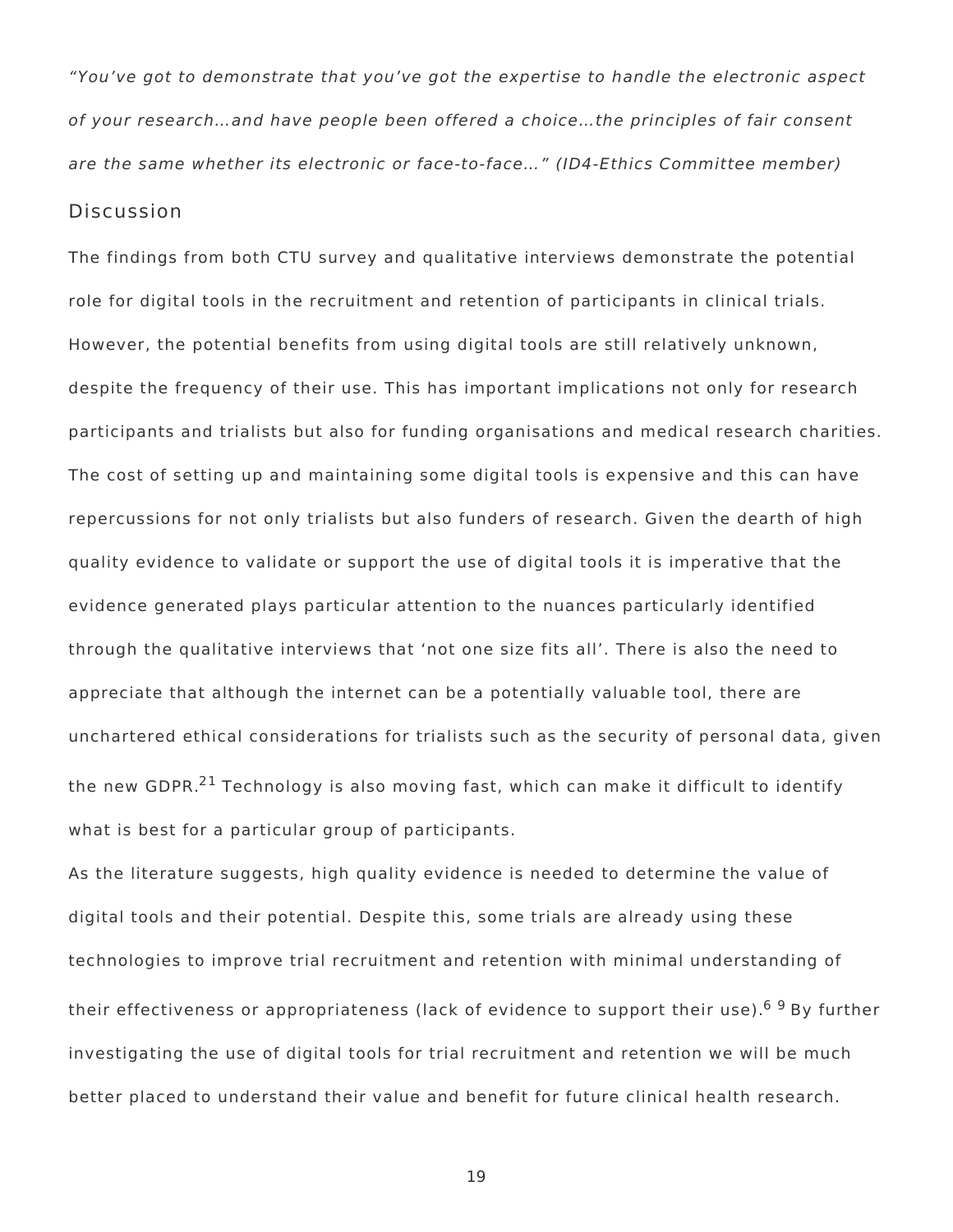Only then can we confidently advise on the wider use of digital tools by trialists / researchers, and the need for further primary research. This evidence-based approach is critical to counter the "apptimism" (excessive optimism about apps and other digital health tools) that has built up around the use of digital tools in health services research.<sup>22</sup>

### **Strengths and weaknesses of the study**

The main strength of the study was the inclusion of a broad spectrum of stakeholders, using mixed methods to understand their position on the use and experience of using digital tools for the recruitment to and retention in clinical trials.<sup>23</sup> The CTU survey was able to collect views from a range of CTU staff with different job roles. The qualitative interviews comprised of five stakeholder groups, including research participant representation, which provided an in-depth understanding from a range of perspectives of how digital tools are viewed. This has important implications for the development of digital tools and their sustainability for use in trials; if participants are unwilling to, or do not see the authenticity / legitimacy of the invitation to participate in a study, problems with recruitment and retention will undoubtedly remain. By using an inductive approach, we were able to gain a valuable insight into what matters to these stakeholders, without influencing their perspective on the use of digital tools.

Although not all CTUs took part in the survey, the responses received provided adequate coverage to begin understanding the types of digital tools used and the variation of their use. Extending the survey duration may have resulted in a higher response rate, although we cannot say with certainty that this would have been the case and the funding was time limited. The qualitative interviews were conducted with a small number of stakeholders (three for each category, with four research participant representatives) and yet the study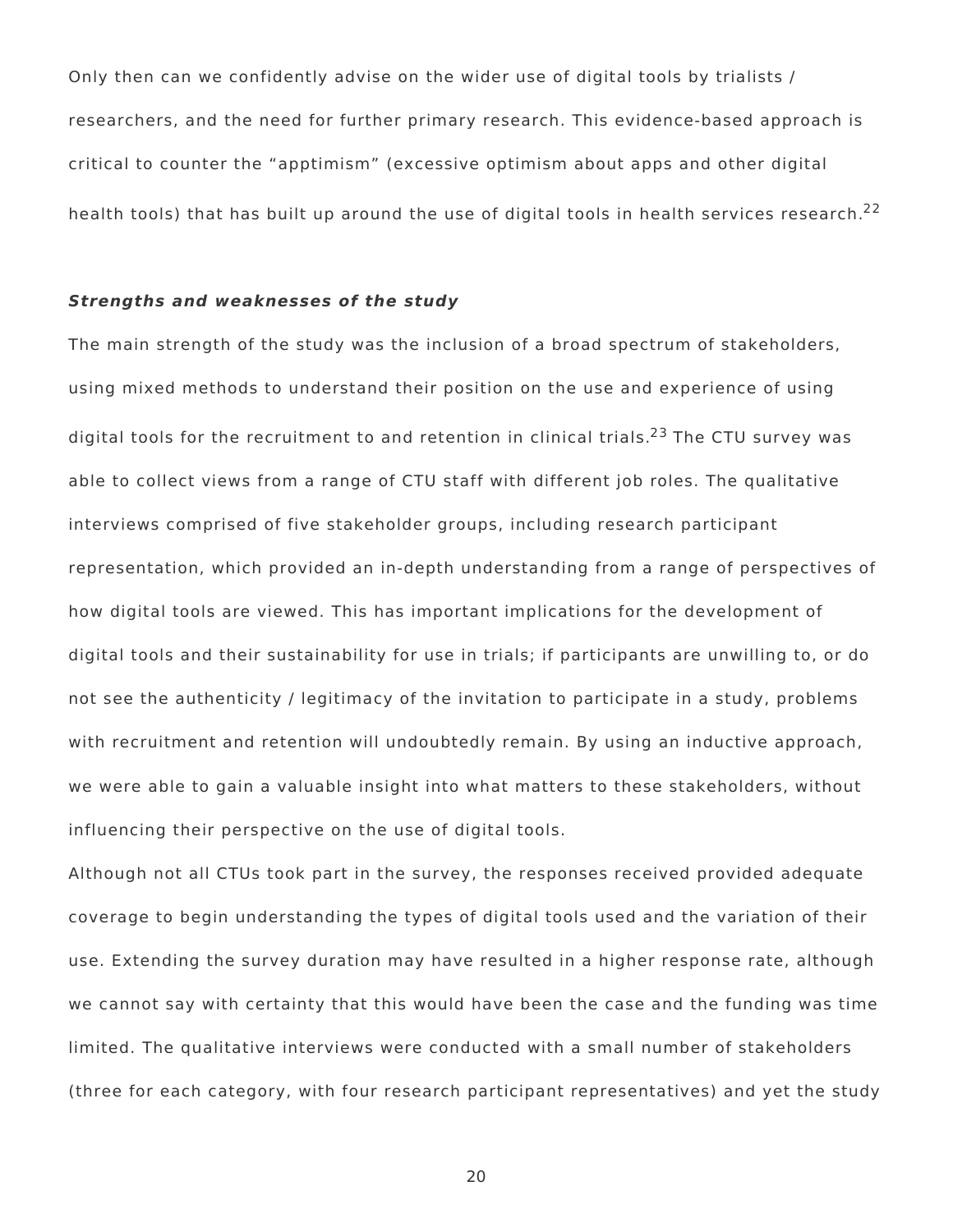achieved its recruitment target. By not recruiting to the intended focus group for the participant representative group, it was clear that telephone interviews were the preferred method for these individuals. This has important implications for future research, when considering the use of focus groups with participant representative groups. There is a potential risk of bias due to the sample being purposive and only being limited to randomised trials. However, given the restricted timeframe for completion, the findings from the qualitative interviews provided preliminary data for further consideration.

#### **Implications**

To help fill the gaps in the evidence base we encourage future research to consider conducting more defined and specific systematic reviews on particular digital tools commonly used by CTUs. Future primary research may benefit from greater guidance to improve the evidence base, including liaison with Trial Forge<sup>24 25</sup>, so that assessment of promising digital tools can be evaluated within the NIHR Study within a Trial (SWAT) programme.<sup>26</sup> Possible topics might include: (i) a randomised trial comparing email with social media for recruitment in different age groups, studying the reach across differing socio economic groups, and (ii) further Delphi research into appropriate tools for people with different disease types and prevention vs treatment. One implication for researchers in this area is that we should study not only the various potential benefits of these tools, but also the potential challenges they raise, as documented in the qualitative study results.

## Conclusion

Our study demonstrates the variety of digital tools being used and how they are seen to be successful by trialists, as well as noting the limited empirical evidence to support their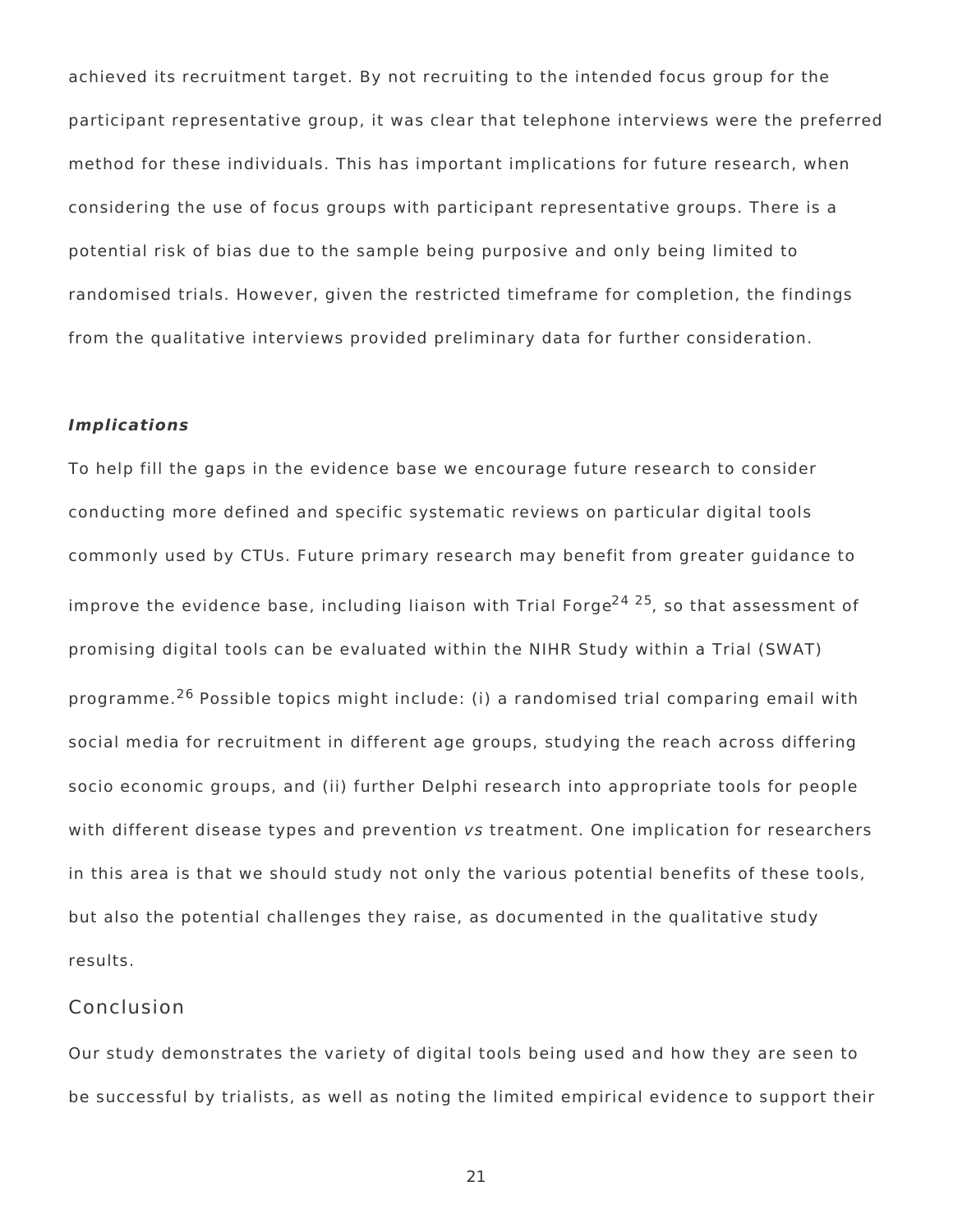use. Our examples of what constitutes a digital tool (see **Box 1**), will help to inform the NIHR and wider research community about what is currently available, and help them identify potential tools to help with recruitment to and retention within their studies.

## Abbreviations

CTU: Clinical trials unit

CPRD: Clinical Practice Research Datalink

EME: Efficacy and Mechanisms Evaluation programme

EMIS: formerly known as Egton Medical Information Systems

EPR: Electronic Patient Records

GDPR: General Data Protection Regulation

GHR: Global Health Research

GRADE: Grading of Recommendations Assessment, Development and Evaluation

HSDR: Health Service and Delivery Research programme

HTA: Health Technology Assessment programme

MRC: Medical Research Council

NETSCC: NIHR Evaluation, Trials and Studies Coordinating Centre

NIHR: National Institute for Health Research

PHR: Public Health Research programme

PICO-M: Population, Intervention, Comparator and Outcomes-Methodology

RCT: Randomised Controlled Trial

SMS: Short Message Service

SWAT: Study Within A Trial

UKCRC: UK Clinical Research Collaboration

Declarations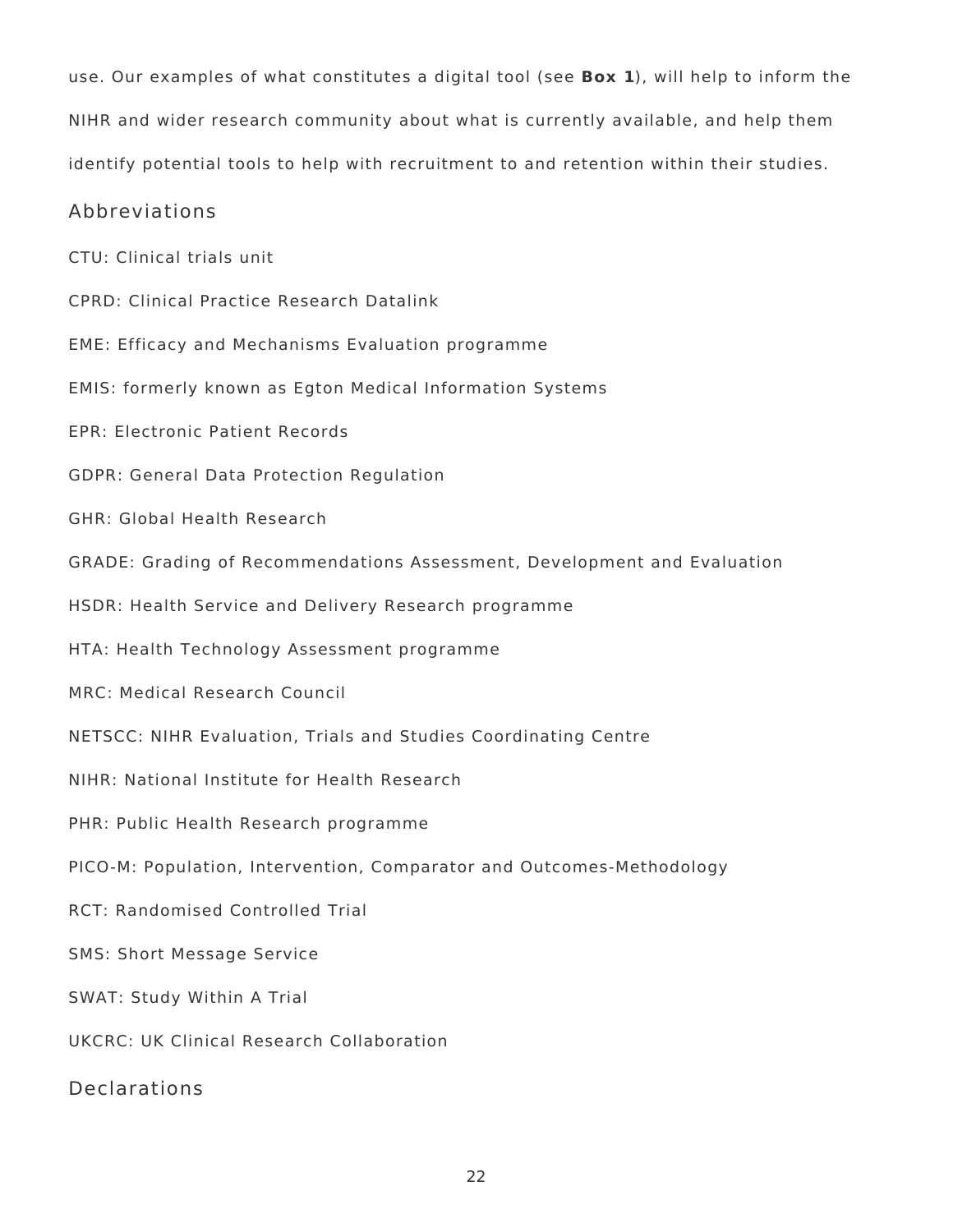#### Ethical approval and consent to participate

Ethics approval was granted by the Faculty of Medicine Ethics Committee, University of Southampton (Submission Number 32140) for the qualitative interview study. Individual participants were approached or volunteered to participate in the qualitative study and survey. They received a short introductory email with information about the study, including explicit details about what would be involved. Participants were free to withdraw from the study at any time. Study conduct was consistent with standard practice in survey research. Consent was assumed by agreement to participate in meetings and complete online questionnaires.

#### Consent for publication

Not applicable. The Manuscript does not contain data from any individual person. Consent was obtained from all participating stakeholders in the qualitative study prior to submission.

#### Availability of data and material

The data generated or analysed during the current study are included in this published article (and its supplementary information files). Additional information is available from the corresponding author on reasonable request.

#### Competing interests

The authors declare that they have no competing interests.

## Funding

This study was supported by an NIHR Clinical Trials Unit Support Funding grant for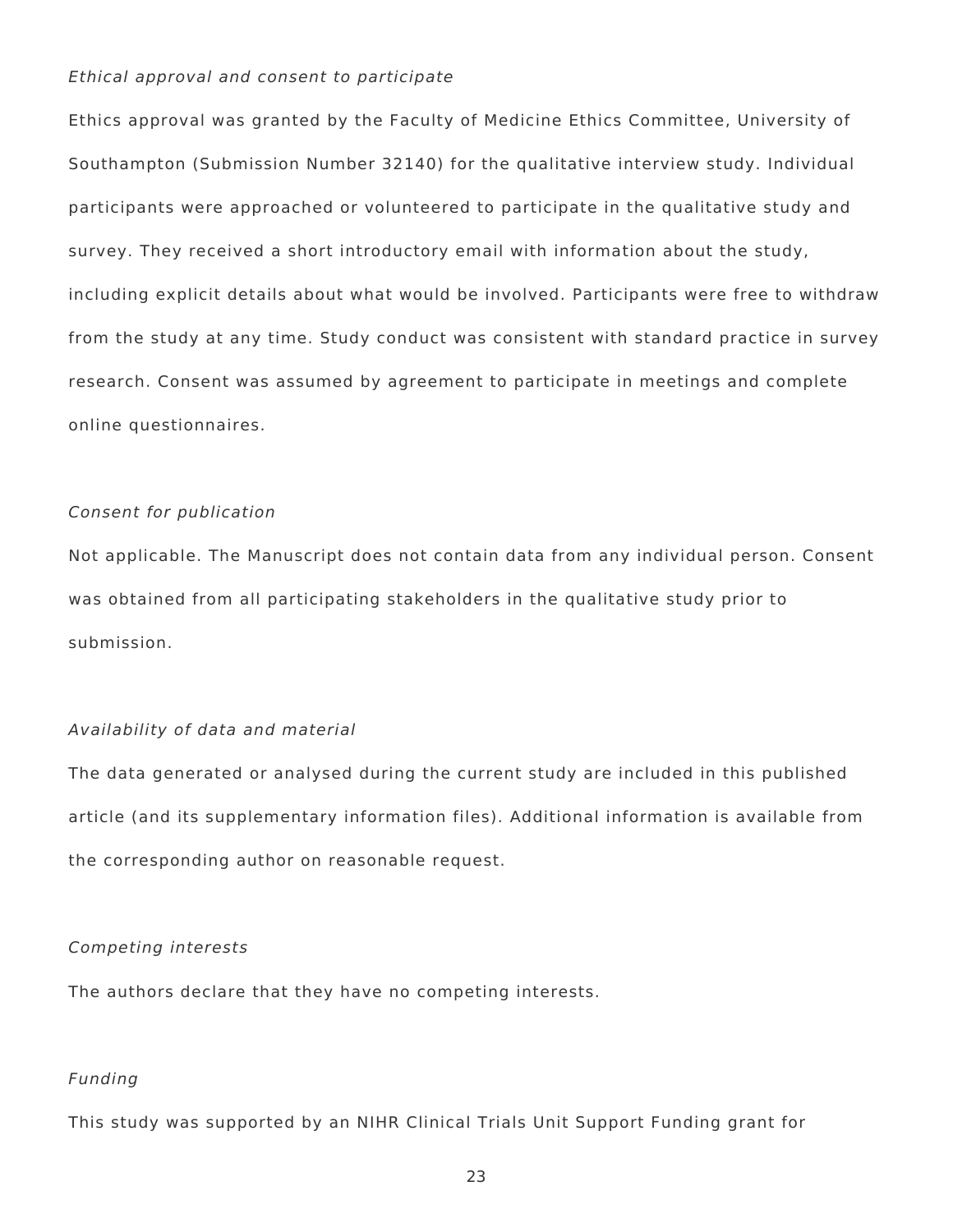supporting efficient and innovative delivery of NIHR research (Southampton and Bristol CTU). The views expressed are those of the authors and not necessarily those of the National Health Service, the NIHR or the Department of Health and Social Care. This study was not registered.

#### Authors' contributions

GG and JW conceived the idea for the study and led the study team. GG, JCW and AJL designed the study and obtained the funding. JH provided project management to the team. For phase 1 ABJ completed the scoping exercise and funder staff survey. JN designed, conducted and analysed the CTU survey with support from the project team. LW, AB and ABJ designed the qualitative study and LW collected the data. ABJ and AB analysed the qualitative data with support from LW and other members of the project team. ABJ and GG wrote the first draft of the manuscript, with revisions for important intellectual content made by all authors. MM, RP, SF and NT provided oversight as members of the Project Board. All authors read and approved the final manuscript.

#### Acknowledgements

We would like to thank the responders of the CTU survey and those that participated in the qualitative interviews as well as NIHR NETSCC monitoring staff for responding to and providing information for the funder staff survey.

We would like to personally thank Alex Recio-Saucedo for her research support during the analysis and Jane Robertson from the Southampton CTU for identifying potential patient representatives and inviting them to approach us to participate. We would like to thank Project Board members, Helen George and Karen Underwood for their valuable input and contribution throughout the duration of the study.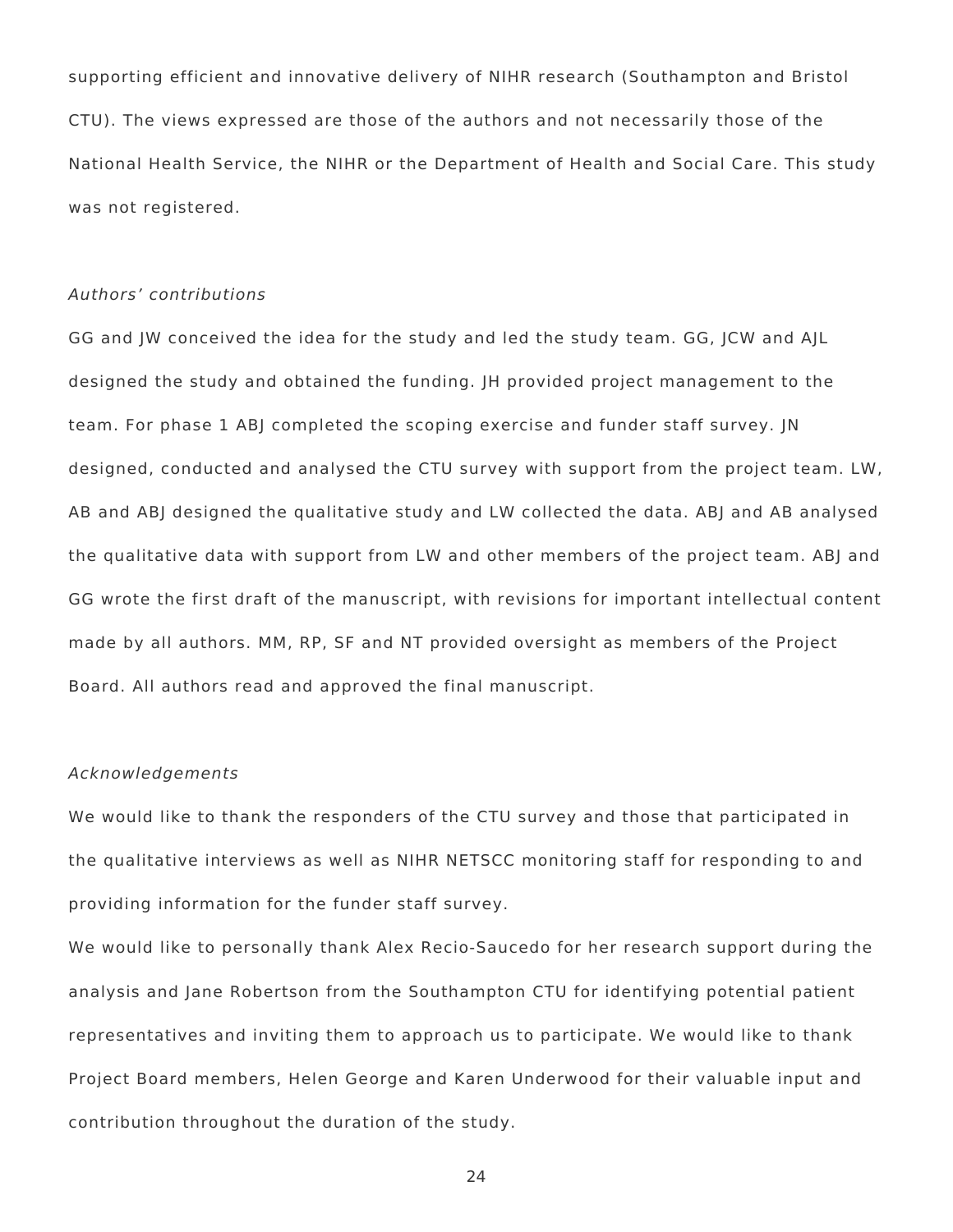## References

- 1. Treweek S, Lockhart P, Pitkethly M, et al. Methods to improve recruitment to randomised controlled trials: Cochrane systematic review and meta-analysis. BMJ Open 2013;3(2) doi: 10.1136/bmjopen-2012-002360
- 2. Campbell MK, Snowdon C, Francis D, et al. Recruitment to randomised trials: strategies for trial enrolment and participation study. The STEPS study. Health technology assessment (Winchester, England) 2007;11(48):iii, ix-105.
- 3. Walters SJ, dos Anjos Henriques-Cadby IB, Bortolami O, et al. Recruitment and retention of participants in randomised controlled trials: a review of trials funded and published by the United Kingdom Health Technology Assessment Programme. BMJ open 2017;7(3):e015276.
- 4. Raftery J, Young A, Stanton L, et al. Clinical trial metadata: defining and extracting metadata on the design, conduct, results and costs of 125 randomised clinical trials funded by the National Institute for Health Research Health Technology Assessment programme. Health Technology Assessment 2015;19(11):1-166.
- 5. Watson JM, Torgerson DJ. Increasing recruitment to randomised trials: a review of randomised controlled trials. BMC Medical Research Methodology 2006;6(1):34. doi: 10.1186/1471-2288-6-34
- 6. Treweek S, Pitkethly M, Cook J, et al. Strategies to improve recruitment to randomised trials. Cochrane Database of Systematic Reviews 2018(2) doi: 10.1002/14651858.MR000013.pub6
- 7. Gupta A, Calfas KJ, Marshall SJ, et al. Clinical trial management of participant recruitment, enrollment, engagement, and retention in the SMART study using a Marketing and Information Technology (MARKIT) model. Contemporary Clinical Trials 2015;42(Supplement C):185-95.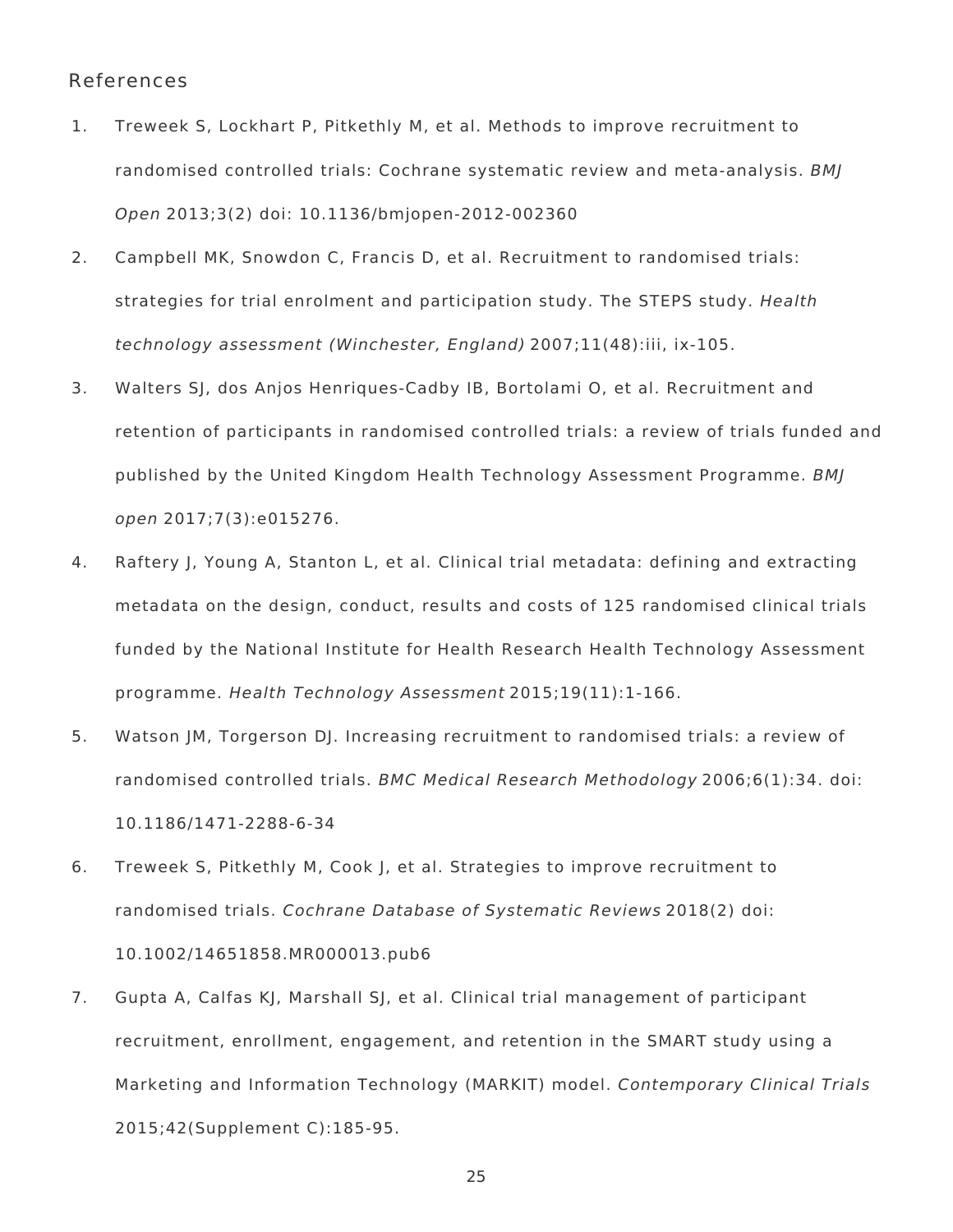- 8. Huang GD, Bull J, Johnston McKee K, et al. Clinical trials recruitment planning: A proposed framework from the Clinical Trials Transformation Initiative. Contemporary Clinical Trials 2018;66:74-79.
- 9. Brueton VC, Tierney J, Stenning S, et al. Strategies to improve retention in randomised trials. Cochrane Database of Systematic Reviews 2013(12) doi: 10.1002/14651858.MR000032.pub2
- 10. Kearney A, Daykin A, Shaw ARG, et al. Identifying research priorities for effective retention strategies in clinical trials. Trials 2017;18(1):406. doi: 10.1186/s13063-017- 2132-z
- 11. Köpcke F, Kraus S, Scholler A, et al. Secondary use of routinely collected patient data in a clinical trial: an evaluation of the effects on patient recruitment and data acquisition. International journal of medical informatics 2013;82(3):185-92.
- 12. Burrell ER, Pines HA, Robbie E, et al. Use of the Location-Based Social Networking Application GRINDR as a Recruitment Tool in Rectal Microbicide Development Research. AIDS and Behavior 2012;16(7):1816-20. doi: 10.1007/s10461-012-0277-z
- 13. Mychasiuk R, Benzies K. Facebook: an effective tool for participant retention in longitudinal research. Child: Care, Health and Development 2012;38(5):753-56. doi: 10.1111/j.1365-2214.2011.01326.x
- 14. Dizon DS, Sedrak MS, Lewis MA, et al. Incorporating Digital Tools to Improve Clinical Trial Infrastructure: A White Paper From the Digital Engagement Committee of SWOG. JCO Clinical Cancer Informatics 2018(2):1-8. doi: 10.1200/cci.17.00122
- 15. Drew CJG, Poile V, Trubey R, et al. Integrating technology into complex intervention trial processes: a case study. Trials 2016;17(1):551. doi: 10.1186/s13063-016-1674-9
- 16. Bower P, Brueton V, Gamble C, et al. Interventions to improve recruitment and retention in clinical trials: a survey and workshop to assess current practice and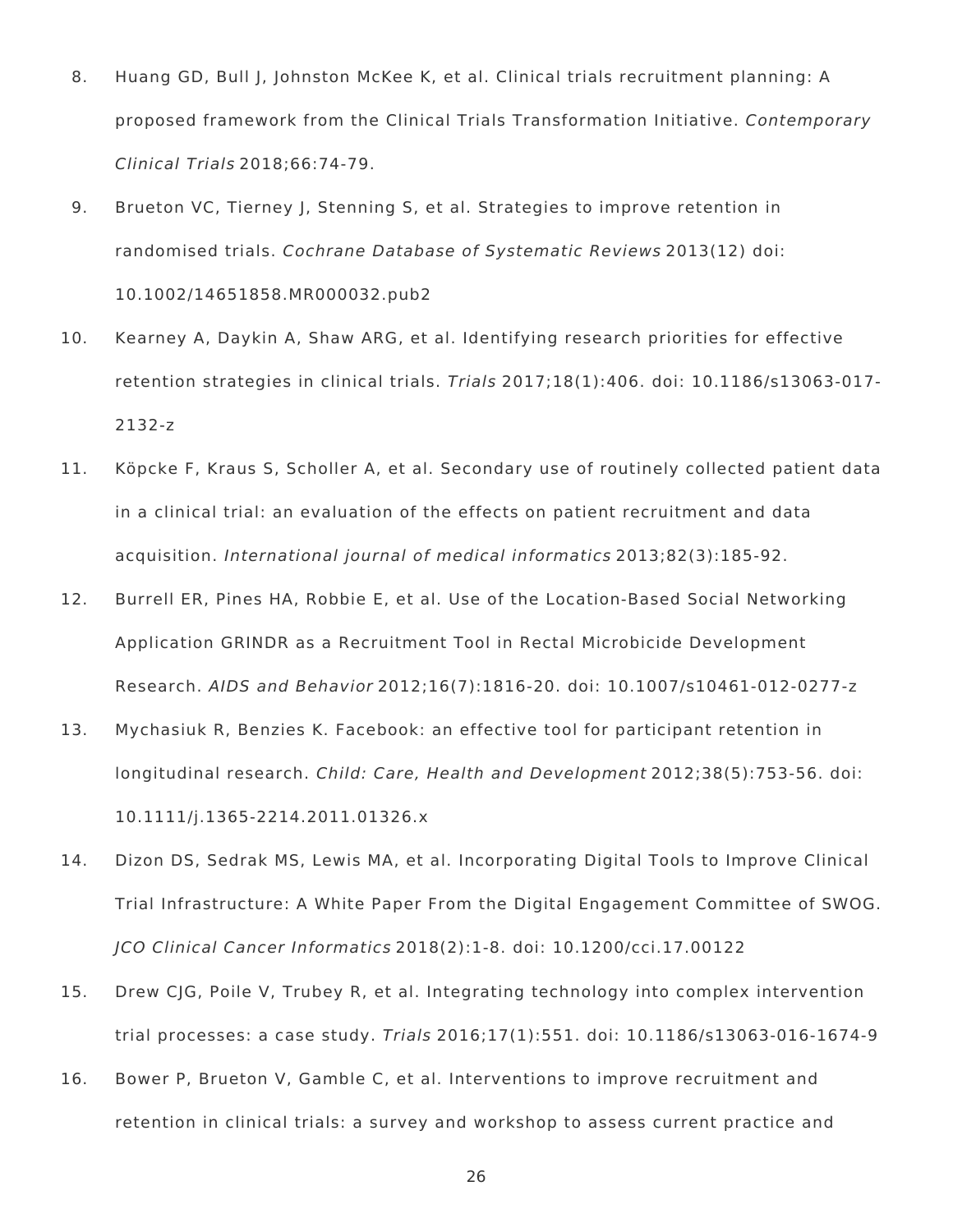future priorities. Trials 2014;15 doi: 10.1186/1745-6215-15-399

- 17. Berger AM, Neumark DE, Chamberlain J. Enhancing recruitment and retention in randomized clinical trials of cancer symptom management. Oncol Nurs Forum 2007;34 doi: 10.1188/07.onf.e17-e22
- 18. Crawford S, Hokke S, Nicholson JM, et al. "It's not black and white": Public health researchers' and ethics committees' perceptions of engaging research participants online. Internet Research 2019;29(1):123-43. doi: doi:10.1108/IntR-07-2017-0278
- 19. Köpcke F, Prokosch H-U. Employing computers for the recruitment into clinical trials: a comprehensive systematic review. Journal of medical Internet research 2014;16(7)
- 20. Frampton G, Shepherd J, Pickett K, et al. Digital tools for the recruitment and retention of participants in randomised controlled trials: A systematic map Trials In Submission
- 21. Mulder T. Health apps, their privacy policies and the GDPR. European Journal of Law and Technology 2019;10(1)
- 22. Wyatt JC. Fifty million people use computerised self triage. BMJ: British Medical Journal (Online) 2015;351
- 23. Anguera MT, Blanco-Villaseñor A, Losada JL, et al. Revisiting the difference between mixed methods and multimethods: Is it all in the name? Quality & Quantity 2018;52(6):2757-70. doi: 10.1007/s11135-018-0700-2
- 24. Treweek S. Trial forge: a systematic approach to making trials more efficient. Trials 2013;14(S1):O121.
- 25. Treweek S, Altman DG, Bower P, et al. Making randomised trials more efficient: report of the first meeting to discuss the Trial Forge platform. Trials 2015;16(1):261.
- 26. Treweek S, Bevan S, Bower P, et al. Trial forge guidance 1: what is a study within a trial (SWAT)? Trials 2018;19(1):139.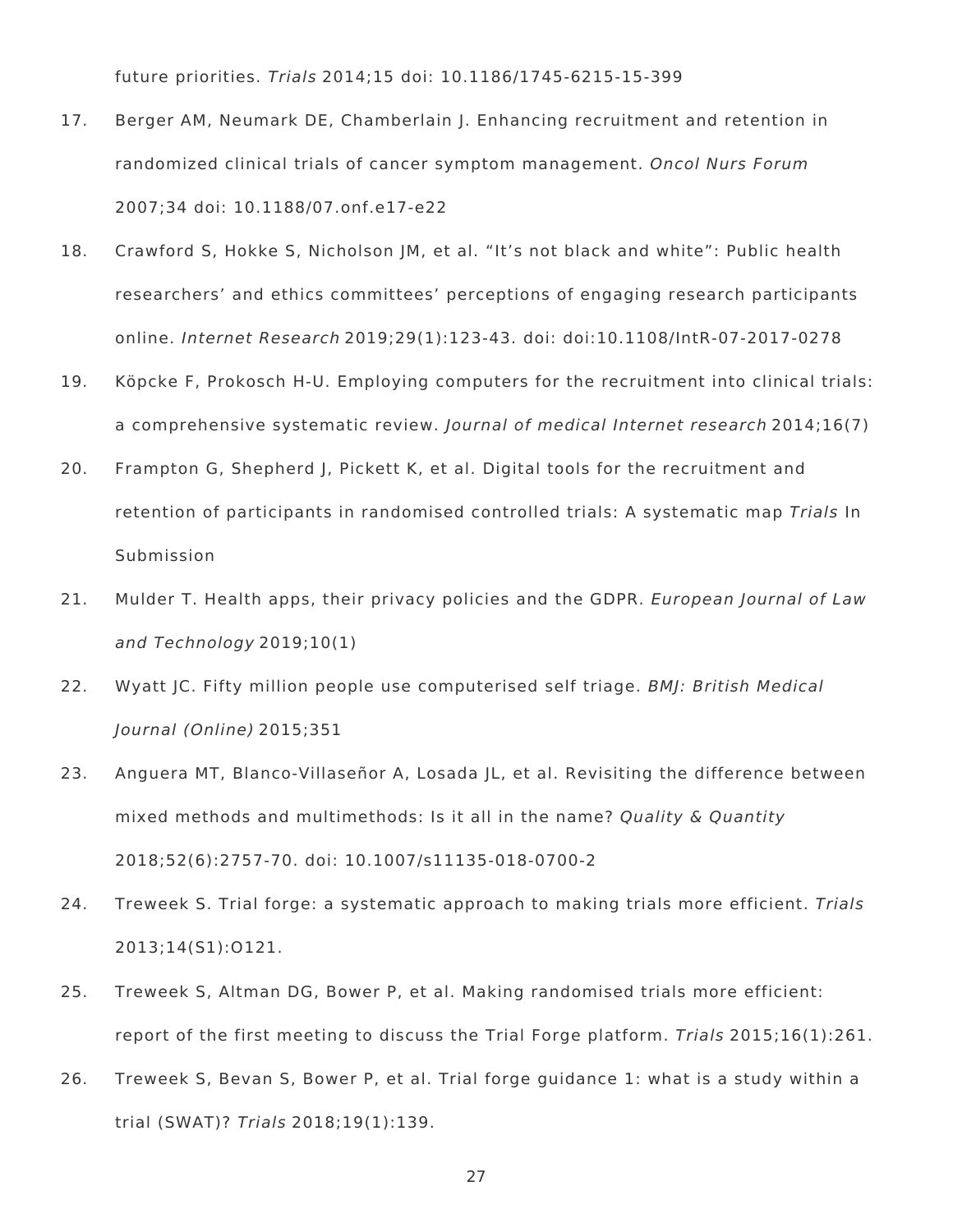## Tables

## Table 1: Stakeholders for qualitative interviews

| Stakeholder groups<br>(number of participants)             | Example of the type of roles held     | Eligibility criteria<br>(Involvement in one or more o             |
|------------------------------------------------------------|---------------------------------------|-------------------------------------------------------------------|
| Trialists in Clinical Trials Units (n=3) in                | Trialists and recruiters              | Trial recruitment                                                 |
| primary/secondary care                                     |                                       | Management of trials (CTU sta                                     |
| Research practitioners in Primary Care<br>$(n=3)$          | Principal Investigators               | Leading funding applications                                      |
| Research funding bodies $(n=3)$                            | Funding committee members / Charities | Contribute to decision-making<br>allocation from charities or NII |
| Ethics committees and Health Research<br>Authority $(n=3)$ | Ethics committee members              | Contribute to decision-making<br>research ethics                  |
| Research participant/patient<br>representatives $(n=4)$    | Research participant representatives  | Experience of participating in                                    |

## Table 2: Breakdown of the type of NIHR funding schemes where a digital tool was

identified in survey of NETSCC monitoring staff

|                       | N(% )     |
|-----------------------|-----------|
| NETSCC programme: EME |           |
| <b>HTA</b>            | 4(15.4)   |
| <b>HSDR</b>           | 16(61.5)  |
| <b>PHR</b>            | 5(19.2)   |
|                       | 1(3.9)    |
| Work Stream:          |           |
| Commissioned          |           |
| Researcher Led        | 14 (53.8) |
| Themed call           | 11(42.3)  |
|                       | 1(3.9)    |

Table 3: Types of digital approaches used in NIHR studies from funding staff (multi-

responses)

| Example of digital tools used                                                          | N(% )   |
|----------------------------------------------------------------------------------------|---------|
| Social Media (e.g. Facebook, Twitter)                                                  | 6(23.1) |
| Text messaging                                                                         | 6(23.1) |
| Online project websites                                                                | 6(23.1) |
| Named online services (e.g. Quintet)                                                   | 3(11.5) |
| Software / Apps (e.g. bespoke for intervention such as StopApp digital intervention or |         |
| unnamed digital software platform reported)                                            |         |
| Limited information reported                                                           | 4(15.4) |
|                                                                                        | 5(19.2) |

Table 4: Number of digital tools, by category that CTUs mentioned they have experience of in relation to recruitment (including identification)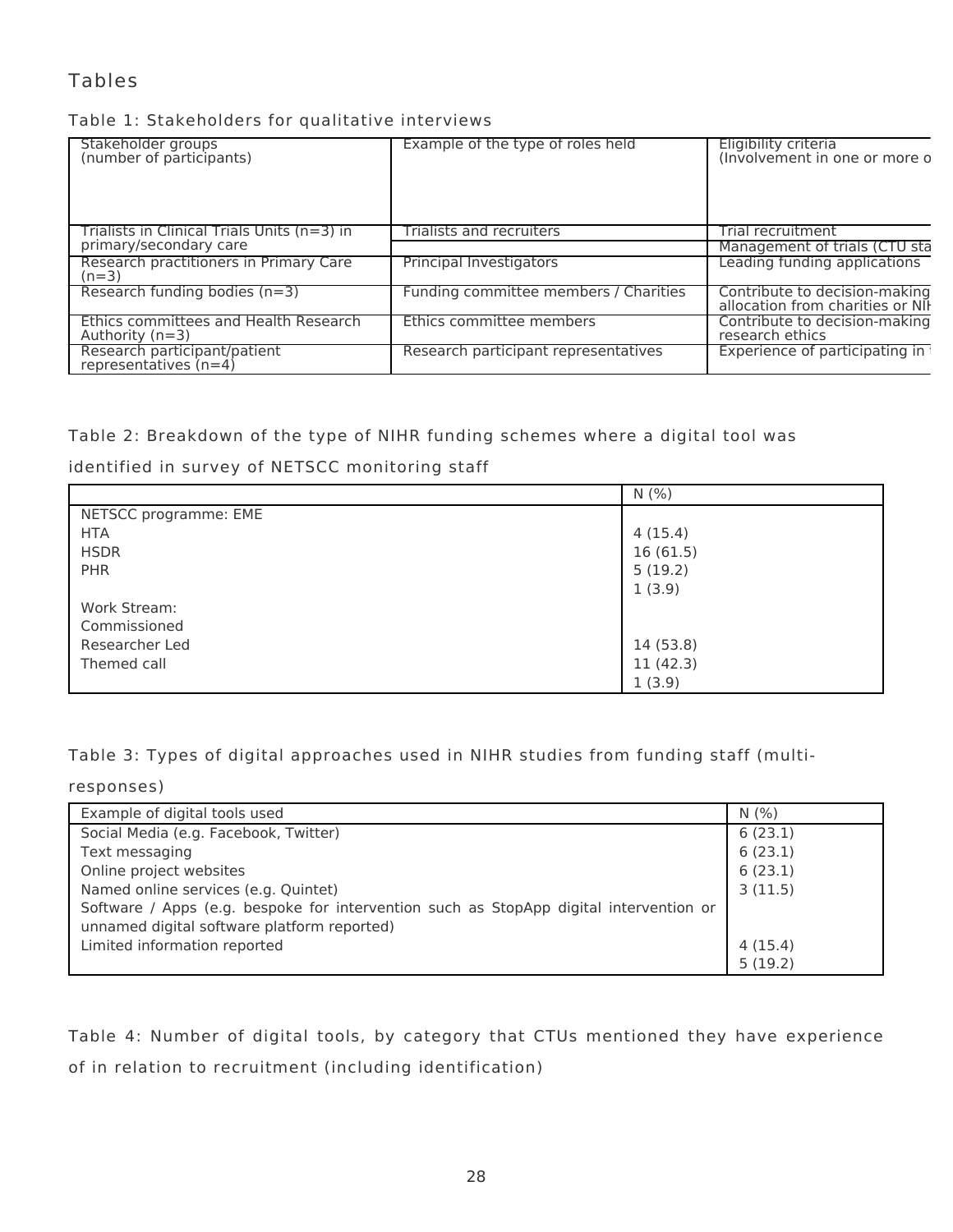| Recruitment tools                                           | N(% )   |
|-------------------------------------------------------------|---------|
| Database tool (GPRD, in house built tool, disease registry) | 19 (46) |
| Social media (e.g. facebook, twitter Youtube)               | 11(27)  |
| <b>Trial Websites</b>                                       | 7(17)   |
| ISRCTN, clinical trials.gov                                 | 3(7)    |
| Other - in house                                            | 1(2)    |

Table 5 Number of digital retention tools that CTUs mentioned they have experience of in relation to retention, broken down by category.

| <b>Retention tools</b>             | N(% )   |
|------------------------------------|---------|
| SMS / email reminders              | 17 (59) |
| Study websites                     | 3(10)   |
| Apps and web based data collection | 3(10)   |
| Social media                       | 2(7)    |
| Other - in house                   | 4(14)   |

Table 6: Number of digital tools in relation to recruitment that CTUs mentioned they have experience of, broken down by category.

| Recruitment tools                                           | N(% )  |
|-------------------------------------------------------------|--------|
| Database tool (GPRD, in house built tool, disease registry) | 10(45) |
| Social media (e.g. facebook, twitter Youtube)               | 6(27)  |
| <b>Trial Websites</b>                                       | 4(18)  |
| ISRCTN, clinical trials.gov                                 | 1(5)   |
| Other - in house                                            | 1 (5)  |

Table 7: Number of digital retention tools CTUs mentioned that had impressed them, broken down by category.

| Retention tools                    | N(% )  |
|------------------------------------|--------|
| SMS / email reminders              | 10(67) |
| Study websites                     | 0(0)   |
| Apps and web based data collection | 0(0)   |
| Social media                       | 1(7)   |
| Other - in house                   | 4(18)  |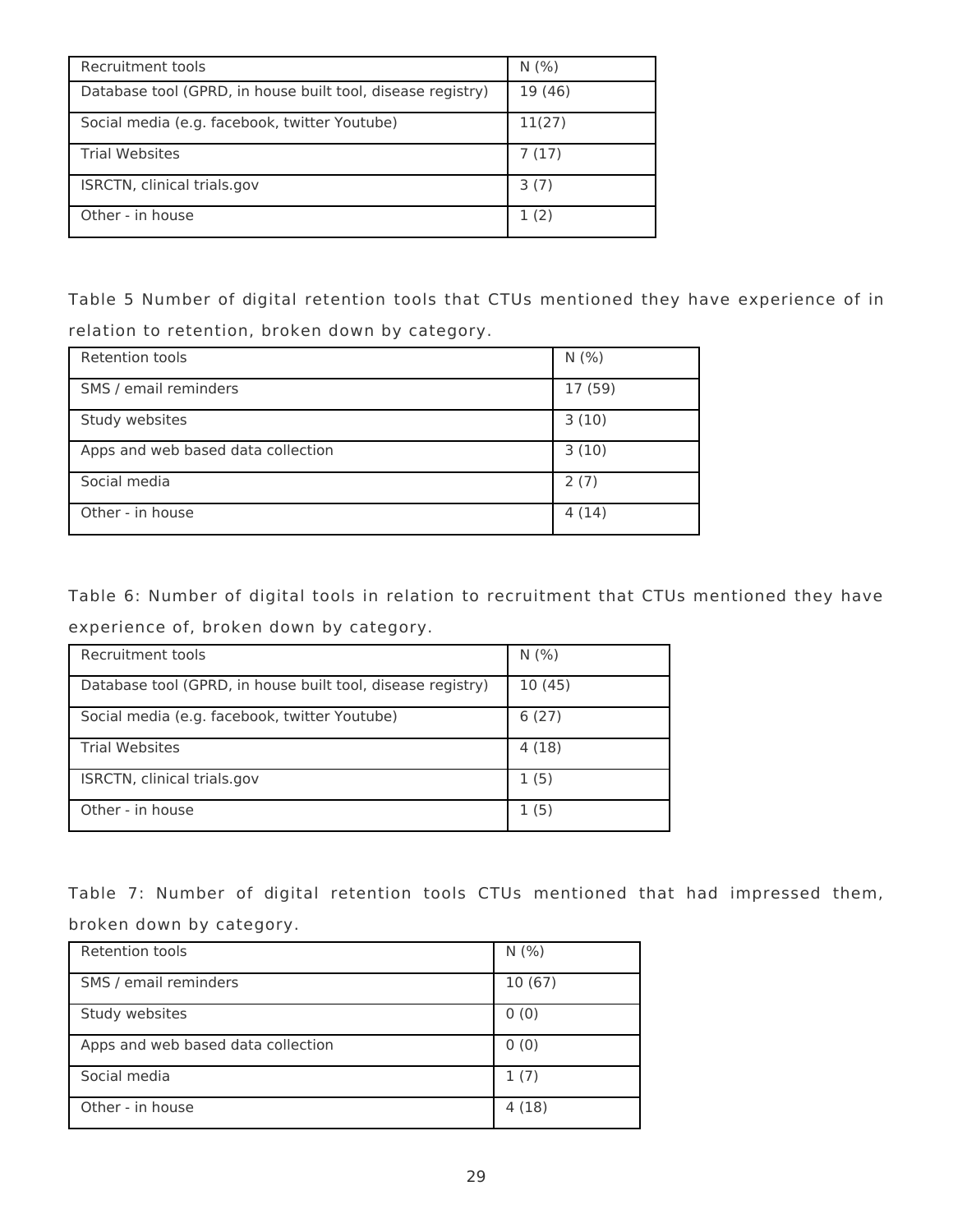| Stakeholder Group →                   | Trialist secondary<br>care | Primary care   | Ethics committee | Funding<br>Committee |  |
|---------------------------------------|----------------------------|----------------|------------------|----------------------|--|
| Interview framework topics ↓          |                            |                |                  |                      |  |
| Generic statements                    | 3                          | 3              | 3                | 3                    |  |
| <b>Benefit</b>                        | $\overline{2}$             | $\overline{2}$ | $\mathbf{0}$     | 3                    |  |
| Intended outcomes of Digital<br>Tools | 1                          | $\mathbf 0$    | $\mathbf{0}$     | 1                    |  |
| Acceptance                            | <b>NA</b>                  | <b>NA</b>      | <b>NA</b>        | <b>NA</b>            |  |
| Challenges/barriers                   | $\overline{2}$             | 3              | 3                | 3                    |  |
| Participant perspective               | $\overline{2}$             | $\overline{2}$ | $\overline{2}$   | 1                    |  |
| Awareness of evidence                 | $\overline{2}$             | 1              | 3                | $\overline{2}$       |  |
| Funding issues                        | $\overline{2}$             | $\mathbf{1}$   | $\mathbf 0$      | $\overline{2}$       |  |
| Ethics                                | $\overline{2}$             | $\overline{2}$ | 3                | $\mathsf 0$          |  |
| <b>GDPR / Security</b>                | $\overline{2}$             | $\mathbf 1$    | 1                | 1                    |  |
| PPI                                   | 3                          | $\mathbf{1}$   | 2                | $\mathbf{1}$         |  |
| Evidence                              | $\overline{2}$             | $\overline{2}$ | $\mathbf{0}$     | 3                    |  |
| Tools used                            | 3                          | 3              | $\mathbf 0$      | 1                    |  |
| Knowledge of Digital Tools            | <b>NA</b>                  | <b>NA</b>      | <b>NA</b>        | <b>NA</b>            |  |

Table 8: Content analysis of responses from the five stakeholder groups

\*NA- Not Applicable

Additional File Legends

Additional file 1: List of questions used in the NETSCC survey

Additional file 2: List of questions used in the UKCRC CTU survey

Additional file 3: Qualitative interview theoretical framework for the interviews

Additional file 4: Preamble for the interview schedules for the five stakeholder groups

Figures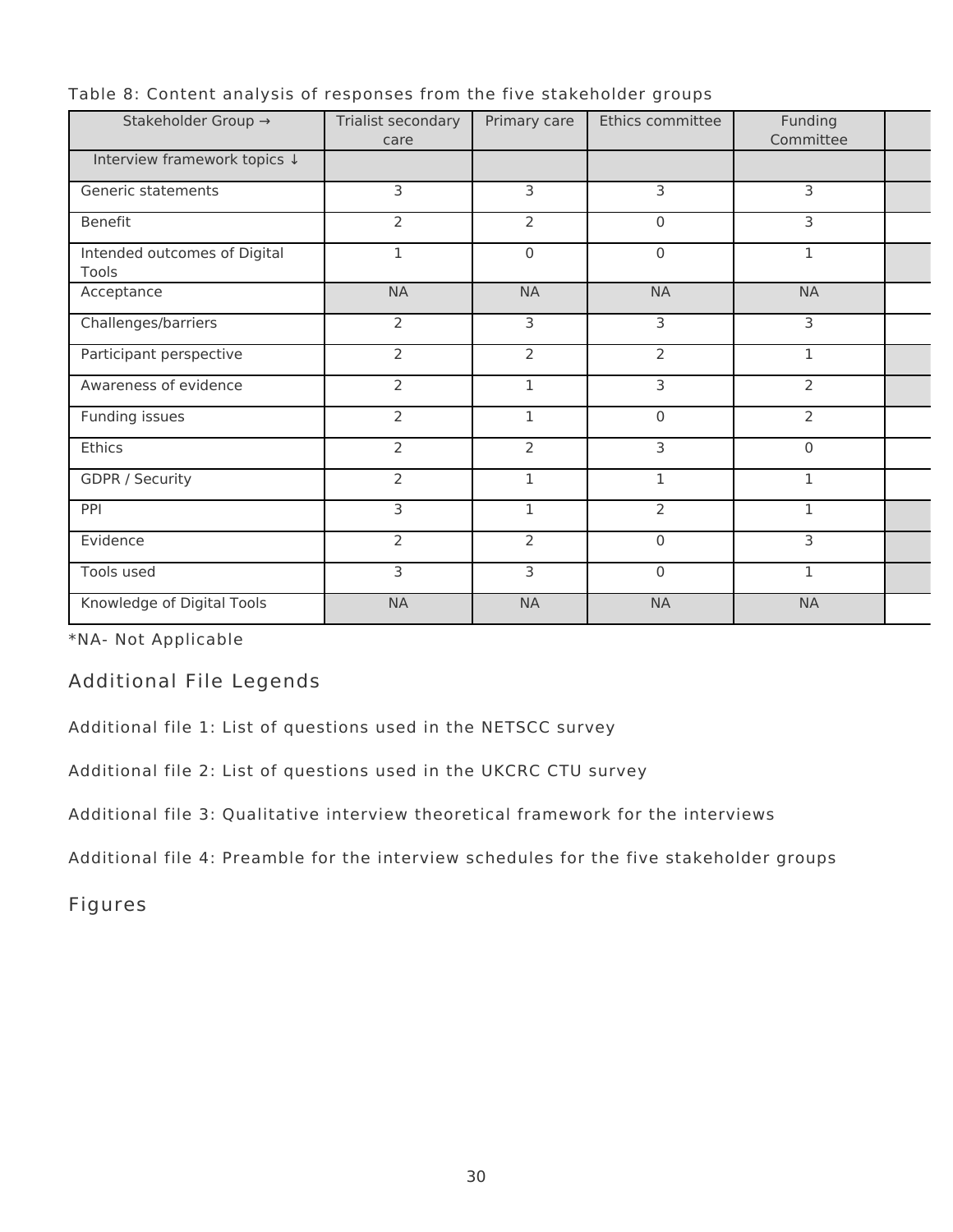

# % of overall recruitment tools mentioned



Percentage of digital tools in relation to recruitment (including identification), by

category, that CTUs mentioned experience of.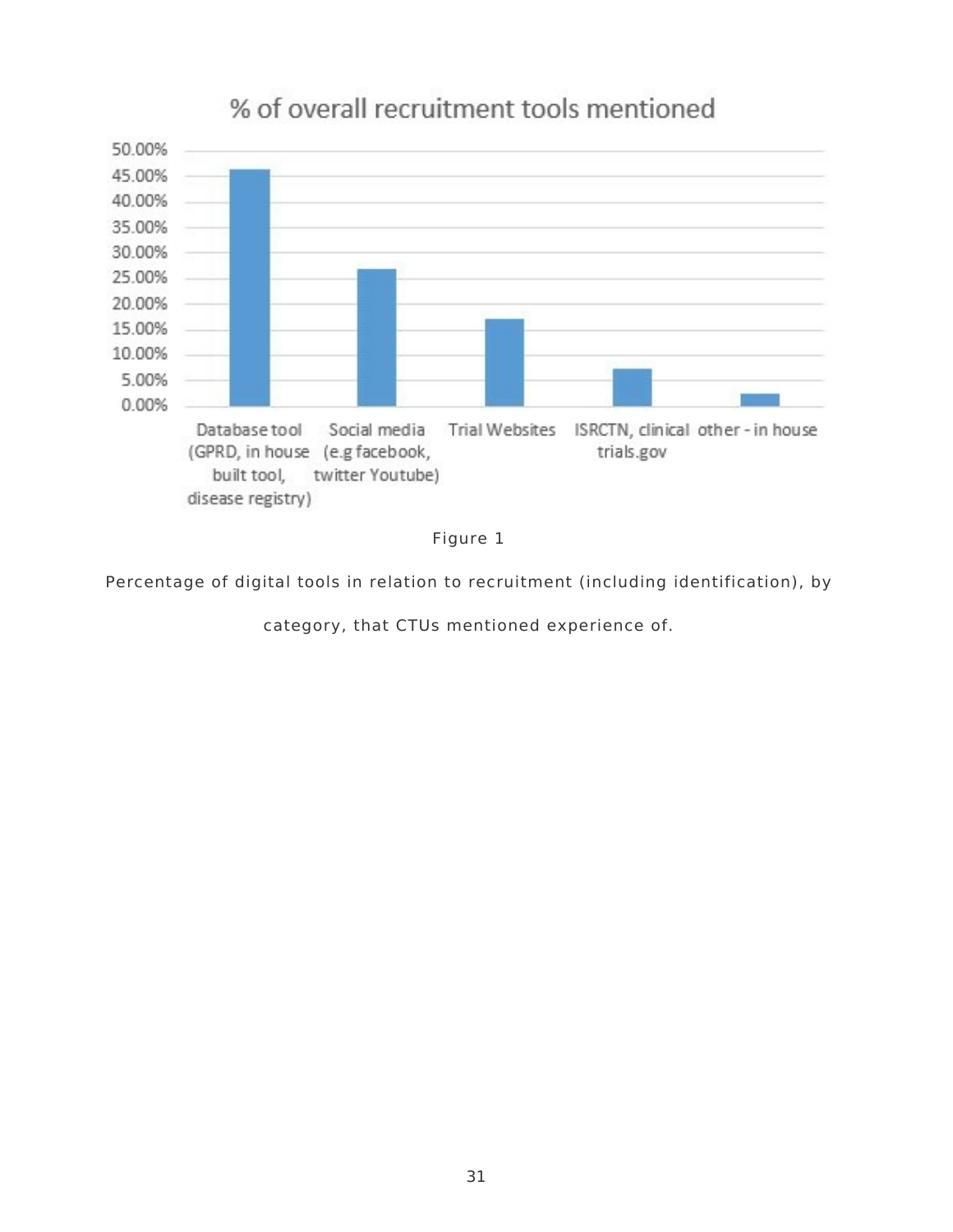

# % of overall retention tools mentioned



Percentage of digital retention tools that CTUs mentioned they have experience

of in relation to retention, broken down by category.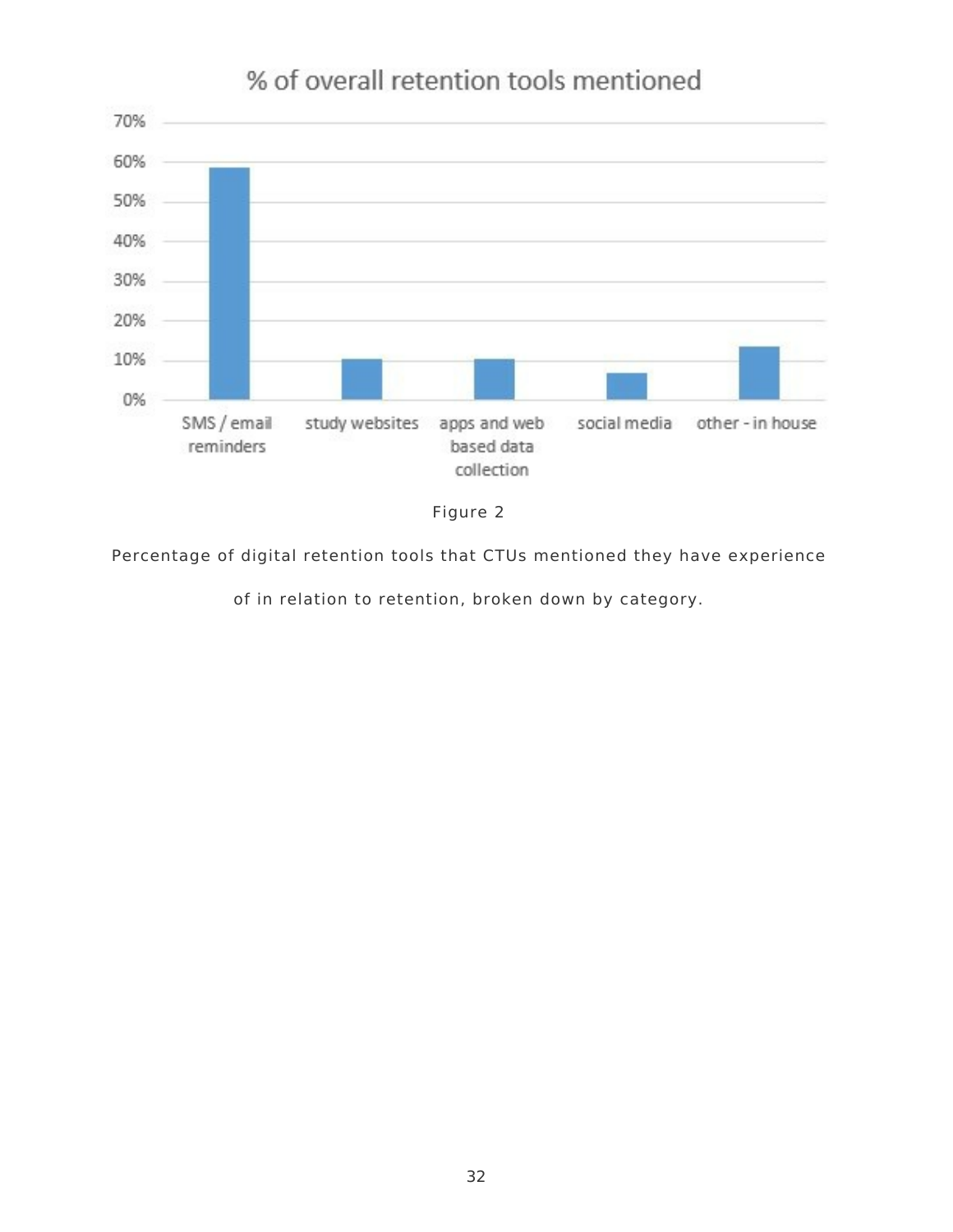# % of recruitment tools





Percentage of digital tools in relation to recruitment that CTUs mentioned they

have experience of, broken down by category.